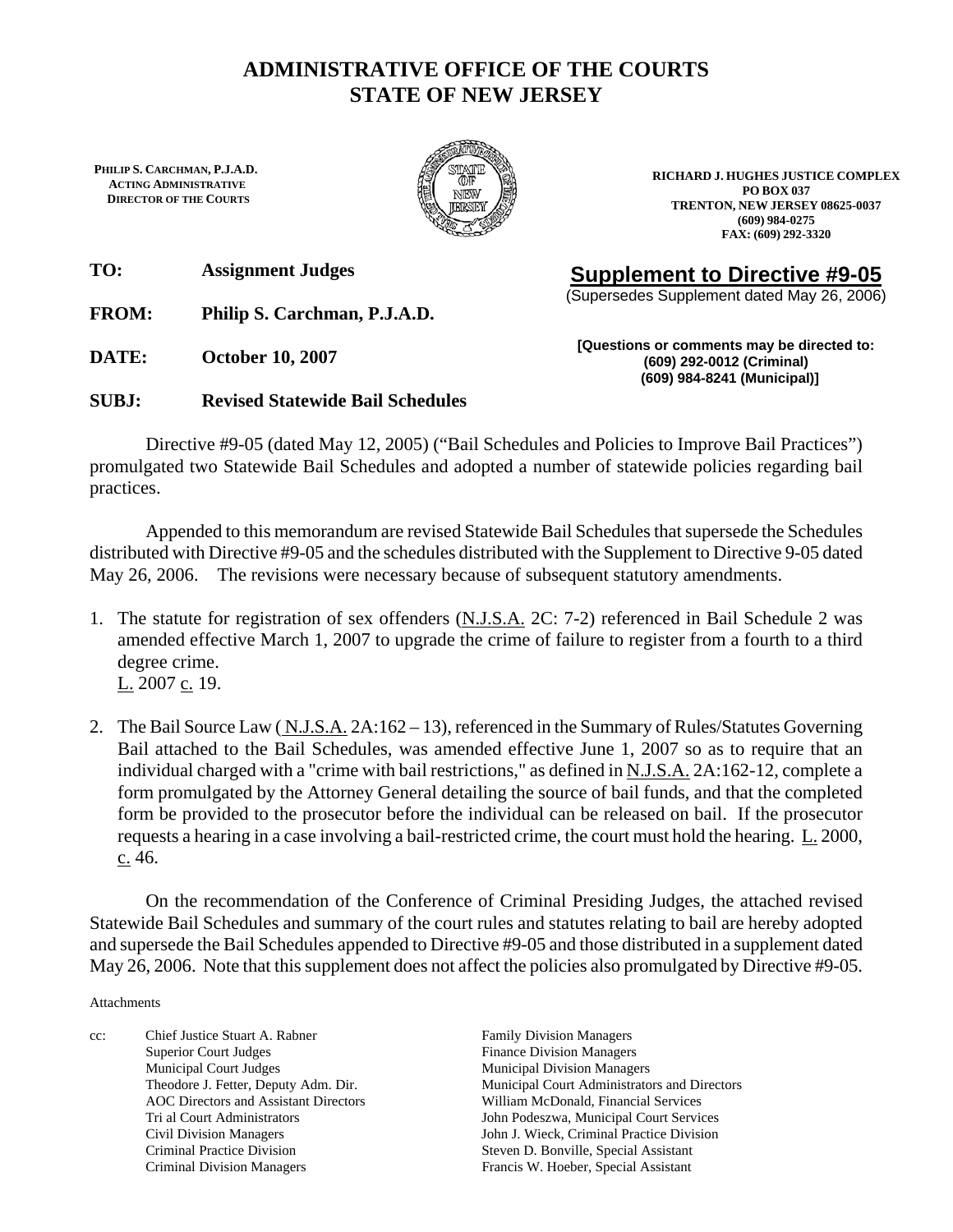# New Jersey Judiciary

## Bail Schedules

Prepared by: The Conference of Criminal Presiding Judges Subcommittee on Bail Practices

Approved by the Judicial Council November 10, 2004 Updated October 2007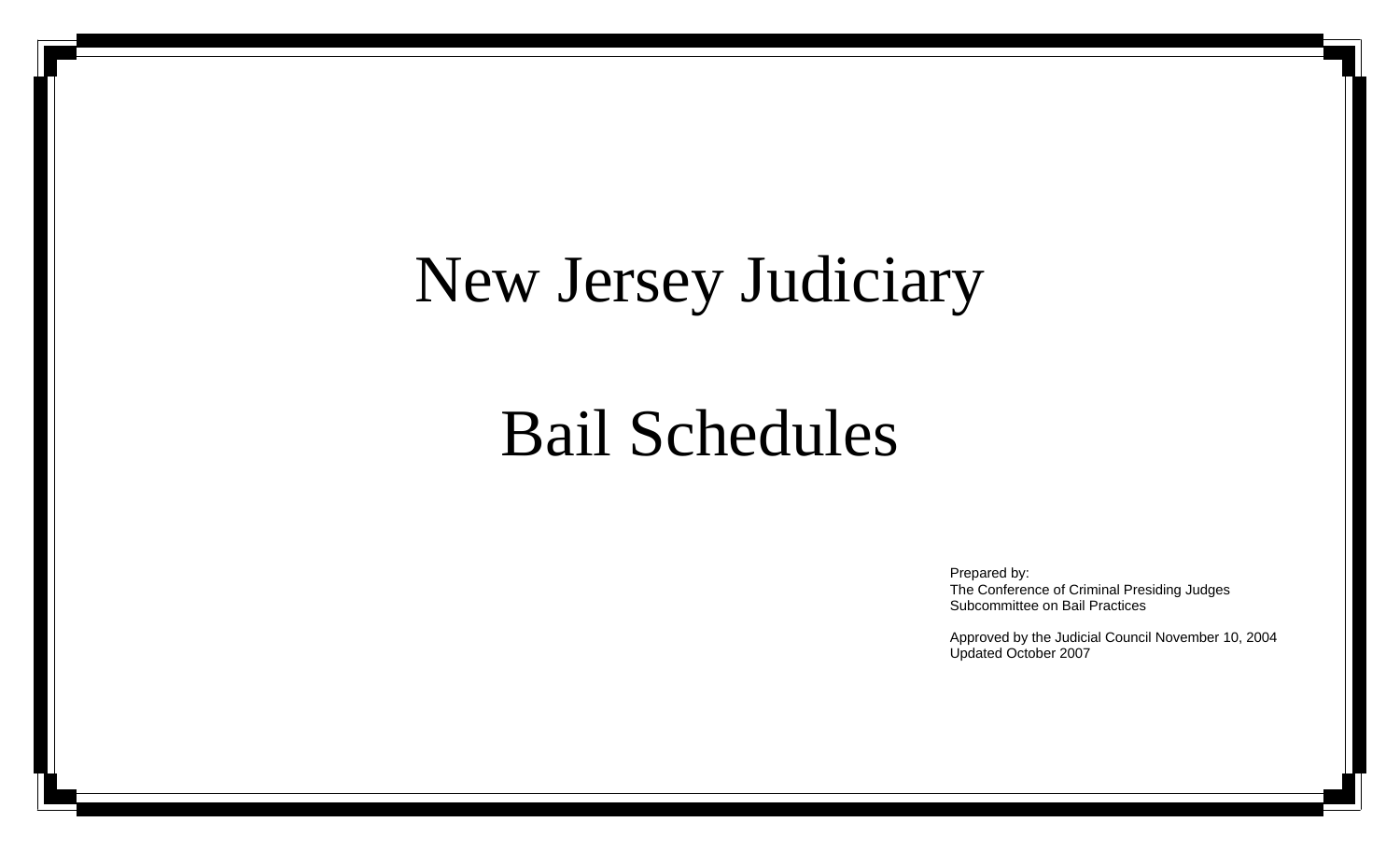### **STATUTES WHICH REQUIRE BAIL TO BE SET BY A SUPERIOR COURT JUDGE PURSUANT TO RULE 3:26-2**

#### **Rule 3:3-1; 2C:25-31. All of these listed offenses require warrants. Rule 3:26-1 delineates factors to be considered when setting bail.**

| <b>Statute</b>     | Charge                     | <b>Description</b>                                                                                                                                                                                                                                                                                                                                                                                                                                                                                                                                                                                                                                                                                                                    | <b>Degree</b> | <b>Bail Range</b>      | 10% Cash Bail<br><b>Option</b> |
|--------------------|----------------------------|---------------------------------------------------------------------------------------------------------------------------------------------------------------------------------------------------------------------------------------------------------------------------------------------------------------------------------------------------------------------------------------------------------------------------------------------------------------------------------------------------------------------------------------------------------------------------------------------------------------------------------------------------------------------------------------------------------------------------------------|---------------|------------------------|--------------------------------|
| 2C:11-3a           | Murder                     | Purposely or knowingly causes the death of another; minimum 30 years before parole and<br>up to life in prison.                                                                                                                                                                                                                                                                                                                                                                                                                                                                                                                                                                                                                       | 1st Degree    | \$250,000 to \$750,000 | No 10%                         |
| $2C:11-3a(3)$      | Felony Murder              | Death is caused to a person, other than a co-participant, during one of the crimes listed in<br>the statute; minimum 30 years before parole and up to life in prison.                                                                                                                                                                                                                                                                                                                                                                                                                                                                                                                                                                 | 1st Degree    | \$250,000 to \$750,000 | No 10%                         |
| $2C:11-4a$         | Aggravated<br>Manslaughter | Actor recklessly causes death under circumstances manifesting extreme indifference to the<br>value of human life, or actor causes death while eluding a police officer.                                                                                                                                                                                                                                                                                                                                                                                                                                                                                                                                                               | 1st Degree    | \$200,000 to \$500,000 | No 10%                         |
| 2C:11-4b           | Manslaughter               | Actor recklessly causes death of another or purposely or knowingly causes death while in<br>the heat of passion resulting from a reasonable provocation.                                                                                                                                                                                                                                                                                                                                                                                                                                                                                                                                                                              | 2nd Degree    | \$100,000 to \$200,000 | No 10%                         |
|                    |                            | Unlawful confinement or removal of another for various criminal purposes as set forth in<br>statute; second degree if victim is released unharmed and in a safe place prior to<br>apprehension; otherwise first degree; requires life with 25 years parole ineligibility if child<br>under 16 is sexually assaulted or delivered to another for pecuniary gain.                                                                                                                                                                                                                                                                                                                                                                       | 1st Degree    | \$200,000 to \$400,000 | No 10%                         |
| $2C:13-1$          | Kidnapping                 |                                                                                                                                                                                                                                                                                                                                                                                                                                                                                                                                                                                                                                                                                                                                       | 2nd Degree    | \$100,000 to \$200,000 | No 10%                         |
| 2C:14-2a(1) to (7) | Assault                    | Actor commits sexual penetration with victim under 13; or victim age 13 to 15 and actor is<br>related by blood or affinity to third degree; or actor has supervisory or disciplinary power<br>over victim; or actor is parent or stands in loco parentis within the household; or act is<br>Aggravated Sexual   committed during commission of other designated crimes; or actor is armed with weapon<br>and threatens to use weapon; or actor is aided by other person(s) and physical force or<br>coercion is used; or actor uses physical force or coercion and victim suffers severe<br>personal injury; or actor knew or should have known that victim was physically helpless,<br>mentally defective or mentally incapacitated. | 1st Degree    | \$150,000 to \$300,000 | No 10%                         |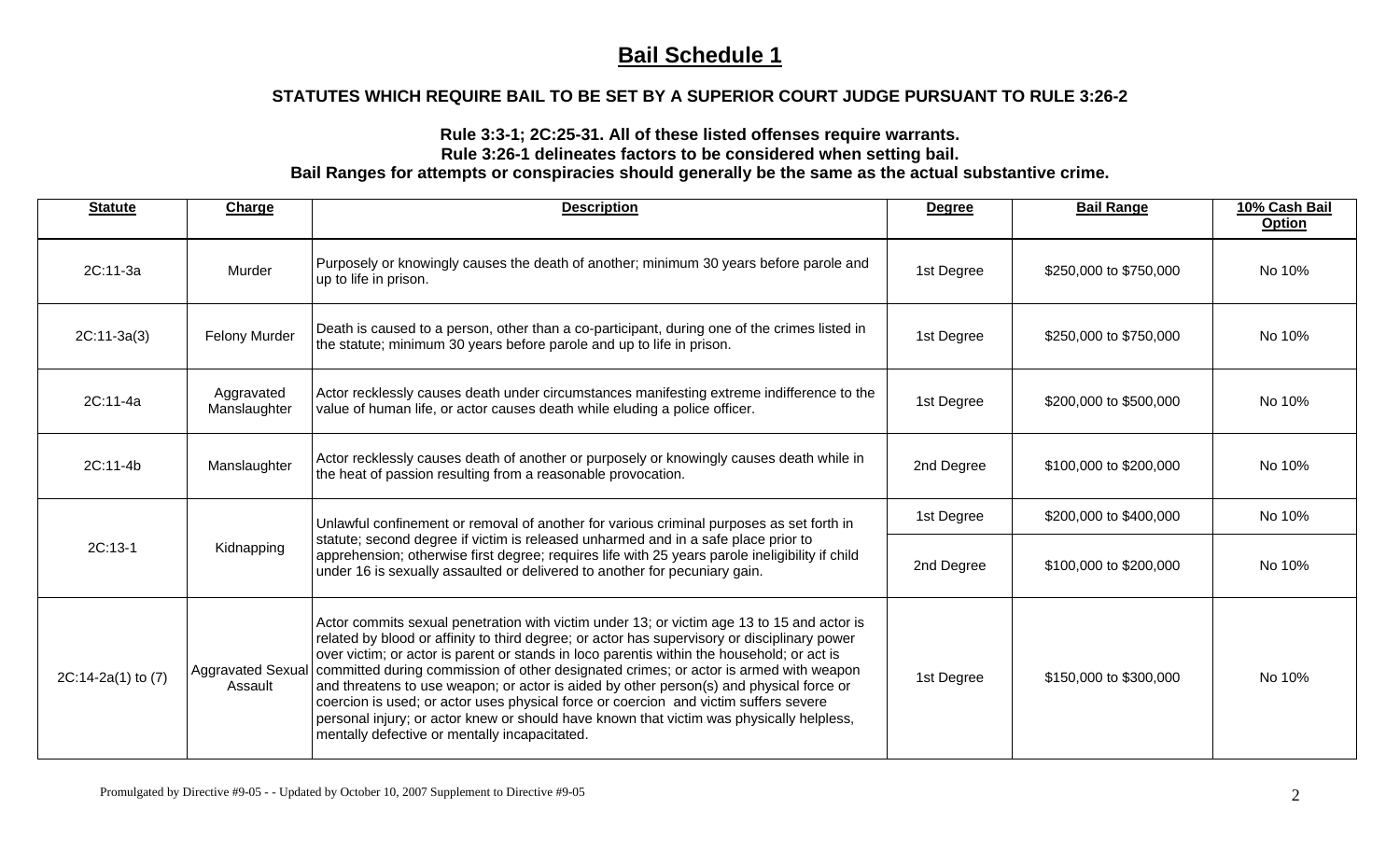#### **STATUTES WHICH REQUIRE BAIL TO BE SET BY A SUPERIOR COURT JUDGE PURSUANT TO RULE 3:26-2**

#### **Rule 3:3-1; 2C:25-31. All of these listed offenses require warrants. Rule 3:26-1 delineates factors to be considered when setting bail. Bail Ranges for attempts or conspiracies should generally be the same as the actual substantive crime.**

| <b>Statute</b>                                                                                                                                                                                                           | Charge                                                              | <b>Description</b>                                                                                                                                                                                                                                                                                                                                                                                                                                                                                                                                                                                                                                                                        | <b>Degree</b>             | <b>Bail Range</b>          | 10% Cash Bail<br>Option                              |  |
|--------------------------------------------------------------------------------------------------------------------------------------------------------------------------------------------------------------------------|---------------------------------------------------------------------|-------------------------------------------------------------------------------------------------------------------------------------------------------------------------------------------------------------------------------------------------------------------------------------------------------------------------------------------------------------------------------------------------------------------------------------------------------------------------------------------------------------------------------------------------------------------------------------------------------------------------------------------------------------------------------------------|---------------------------|----------------------------|------------------------------------------------------|--|
| $2C:14-2(b)$                                                                                                                                                                                                             | <b>Sexual Assault</b>                                               | Actor commits sexual contact on victim less than 13 and actor is 4 or more years older.                                                                                                                                                                                                                                                                                                                                                                                                                                                                                                                                                                                                   | 2nd Degree                | \$50,000 to \$200,000      | No 10%                                               |  |
| $2C:14-2c.(1)$ to $(4)$                                                                                                                                                                                                  | <b>Sexual Assault</b>                                               | Actor commits sexual penetration with victim and uses physical force or coercion but victim<br>does not suffer severe personal injury; or victim is on parole or probation or detained in a<br>hospital or prison and actor has supervisory or disciplinary power over victim; or victim is 16<br>to 17 and actor is related by blood or affinity to third degree; or actor has supervisory or<br>disciplinary power over victim; or actor is parent or stands in loco parentis within the<br>household; or victim is 13 to 15 and the actor is at least 4 years older.                                                                                                                   | 2nd Degree                | \$50,000 to \$200,000      | No 10%                                               |  |
| $2C:14-3(a)$                                                                                                                                                                                                             | Aggravated<br><b>Criminal Sexual</b><br>Contact                     | Actor commits sexual contact with victim age 13 to 15 and actor is related by blood or<br>affinity to third degree; or actor has supervisory or disciplinary power over victim; or actor is<br>parent or stands in loco parentis within the household; or act is committed during<br>commission of other designated crimes; or actor is armed with weapon and threatens to use<br>weapon; or actor is aided by other person(s) and physical force or coercion is used; or actor<br>uses physical force or coercion and victim suffers severe personal injury; or actor knew or<br>should have known that victim was physically helpless, mentally defective or mentally<br>incapacitated. | 3rd Degree                | \$25,000 to \$100,000      | 10% permissible                                      |  |
| 2A:160(1) to (25)<br>Uniform Criminal<br><b>Extradition Act</b>                                                                                                                                                          | Extradition<br>Proceeding                                           | Court may withhold bail or grant bail to fugitive charged in another state; if the person is<br>charged with a crime punishable by death or life imprisonment, no bail shall be granted.                                                                                                                                                                                                                                                                                                                                                                                                                                                                                                  |                           | Depends Upon Crime Charged | Not Addressed in<br>Statute. Probably<br>Permissable |  |
| 2C:29-9b                                                                                                                                                                                                                 | Contempt of<br><b>Domestic Violence</b><br><b>Restraining Order</b> | Actor purposely or knowingly violates any provision of a Domestic Violence restraining<br>order; fourth degree if conduct constitutes a crime or disorderly persons offense; otherwise it<br>is a disorderly persons offense. <sup>1</sup>                                                                                                                                                                                                                                                                                                                                                                                                                                                | 4th Degree                | \$1,000 to \$2,500         | 10% permissible                                      |  |
|                                                                                                                                                                                                                          |                                                                     |                                                                                                                                                                                                                                                                                                                                                                                                                                                                                                                                                                                                                                                                                           | <b>Disorderly Persons</b> | \$500 to \$2,500           | 10% permissible                                      |  |
| 1 The Domestic Violence Manual permits Municipal Court Judges to set bail if the contempt charge is a disorderly persons offense and the Assignment Judge of the vicinage has issued an order permitting this authority. |                                                                     |                                                                                                                                                                                                                                                                                                                                                                                                                                                                                                                                                                                                                                                                                           |                           |                            |                                                      |  |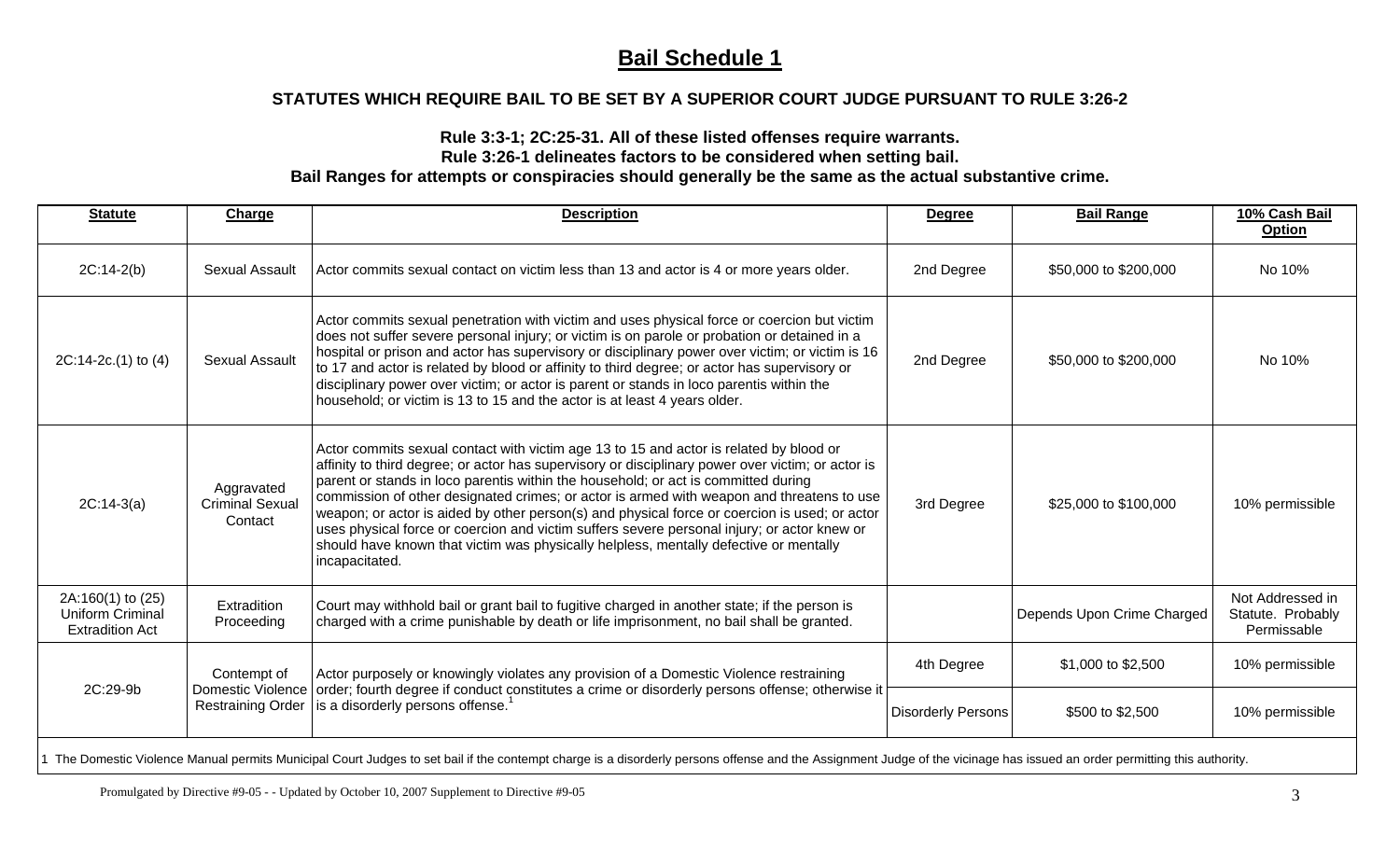#### **STATUTES WHERE BAIL MAY BE SET BY A SUPERIOR COURT JUDGE OR A MUNICIPAL COURT JUDGE OR, IN THE MUNICIPAL COURT JUDGE'S ABSENCE, THE MUNICIPAL COURT ADMINISTRATOR OR DEPUTY COURT ADMINISTRATOR, PURSUANT TO RULE 3:26-2**

**(Rule 3:3-1(c)(1) (indictable offenses) and Rule 7:2-2(b) (non-indictable offenses) delineate factors regarding whether a warrant or summons should issue. Rule 3:26-1 (indictable offenses) and Rule 7:4-1 (non-indictable offenses) delineate factors to be considered when setting bail and provide for the option of R.O.R. bail where appropriate.** 

| Actor possesses tools commonly used to commit theft or burglary with purpose to so                                                                                                                                                                                                                                                                                                        | 10% permissible |
|-------------------------------------------------------------------------------------------------------------------------------------------------------------------------------------------------------------------------------------------------------------------------------------------------------------------------------------------------------------------------------------------|-----------------|
| $2C:5-5$<br>Burglar's tools<br>4th Degree<br>\$1,000 to \$2,500<br>employ; fourth degree if actor manufactures tools; otherwise a disorderly persons offense.                                                                                                                                                                                                                             |                 |
| <b>Registration of Sex</b><br>Actor previously convicted, adjudicated delinquent or found not guilty by reason of insanity<br>$2C:7-2$<br><b>Offenders</b><br>3rd Degree<br>\$5,000 to \$20,000<br>of listed sex offense who fails to register.<br>(Megan's Law)                                                                                                                          | 10% permissible |
| 1st Degree<br>\$150,000 to \$350,000<br>Actor causes death while recklessly driving a vehicle or vessel; first degree if within 1000<br>Death by Auto or<br>2C:11-5                                                                                                                                                                                                                       | 10% permissible |
| feet of a school or driving through school crossing; otherwise, second degree.<br>Vessel<br>2nd Degree<br>\$50,000 to \$150,000                                                                                                                                                                                                                                                           | 10% permissible |
| Knowingly Leaving<br>A motor vehicle operator knows he is involved in an accident and knowingly leaves the<br>the Scene of a Motor<br>scene under circumstances which violate N.J.S.A. 39:4-129 ("Action in case of accident")<br>$2C:11-5.1$<br>3rd Degree<br>\$15,000 to \$35,000<br>Vehicle Accident<br>and the accident results in the death of another person.<br>Resulting in Death | 10% permissible |
| <b>Disorderly</b><br>Attempts to or purposely or knowingly or recklessly causes bodily injury to another; or<br>\$500 to \$2,500<br>Persons<br>negligently causes bodily injury to another with a deadly weapon; or attempts by physical<br>Simple Assault<br>$2C:12-1a(1)(2)(3)$                                                                                                         | 10% permissible |
| menace to put another in fear of imminent serious bodily injury; disorderly persons offense;<br>Petty Disorderly<br>if fight or scuffle entered into by mutual consent, petty disorderly persons offense.<br>\$100 to \$500<br>Persons                                                                                                                                                    | 10% permissible |
| 2nd Degree<br>$2C:12-1b(1)$<br><b>Aggravated Assault</b><br>Attempts to cause or causes serious bodily injury.<br>\$35,000 to \$100,000                                                                                                                                                                                                                                                   | 10% permissible |
| $2C:12-1b(2)$<br>Attempts to cause or causes bodily injury with a deadly weapon.<br>\$20,000 to \$50,000<br>Aggravated Assault<br>3rd Degree                                                                                                                                                                                                                                              | 10% permissible |
| $2C:12-1b(3)$<br>Recklessly causes bodily injury with a deadly weapon.<br>4th Degree<br>\$1,000 to \$2,500<br>Aggravated Assault                                                                                                                                                                                                                                                          | 10% permissible |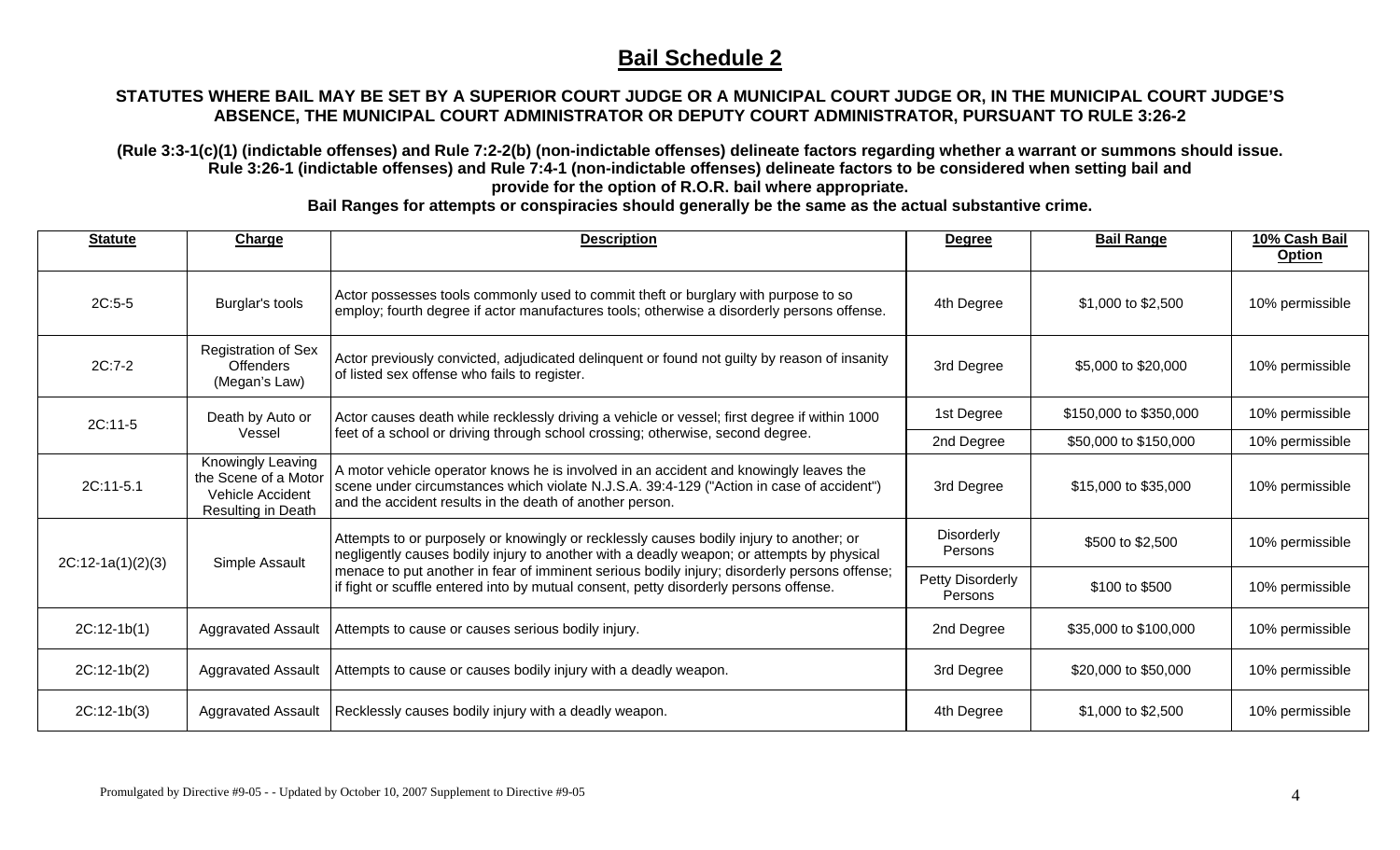#### **STATUTES WHERE BAIL MAY BE SET BY A SUPERIOR COURT JUDGE OR A MUNICIPAL COURT JUDGE OR, IN THE MUNICIPAL COURT JUDGE'S ABSENCE, THE MUNICIPAL COURT ADMINISTRATOR OR DEPUTY COURT ADMINISTRATOR, PURSUANT TO RULE 3:26-2**

**Rule 3:3-1 (c)(1) (indictable offenses) and Rule 7:2-2(b) (non-indictable offenses) delineate factors regarding whether a warrant or summons should issue. Rule 3:26-1 (indictable offenses) and Rule 7:4-1 (non-indictable offenses) delineate factors to be considered when setting bail and provide for the option of R.O.R. bail where appropriate.** 

| <b>Statute</b>      | Charge                               | <b>Description</b>                                                                                                                                                                                                                                                                                                                                                                                                                            | <b>Degree</b> | <b>Bail Range</b>    | 10% Cash Bail<br><b>Option</b> |
|---------------------|--------------------------------------|-----------------------------------------------------------------------------------------------------------------------------------------------------------------------------------------------------------------------------------------------------------------------------------------------------------------------------------------------------------------------------------------------------------------------------------------------|---------------|----------------------|--------------------------------|
| $2C:12-1b(4)$       | Aggravated Assault                   | Pointing a firearm at or in the direction of another.                                                                                                                                                                                                                                                                                                                                                                                         | 4th Degree    | \$1,000 to \$2,500   | 10% permissible                |
| $2C:12-1b(5)$       | <b>Aggravated Assault</b>            | Simple assault upon police officer or upon other categories of people as listed in the statute;<br>(fireman, first aid person, school teacher, bus driver, DYFS worker, judge, motorbus                                                                                                                                                                                                                                                       | 3rd Degree    | \$5,000 to \$15,000  | 10% permissible                |
|                     |                                      | operator); third degree if victim suffers bodily injury; otherwise, fourth degree.                                                                                                                                                                                                                                                                                                                                                            | 4th Degree    | \$1,000 to \$2,500   | 10% permissible                |
| $2C:12-1b(6)$       | <b>Aggravated Assault</b>            | Actor causes injury to another person during the course of an eluding or unlawful taking of a<br>means of conveyance; third degree if victim suffers bodily injury; second degree if victim                                                                                                                                                                                                                                                   | 2nd Degree    | \$20,000 to \$50,000 | 10% permissible                |
|                     |                                      | suffers significant bodily injury.                                                                                                                                                                                                                                                                                                                                                                                                            | 3rd Degree    | \$5,000 to \$15,000  | 10% permissible                |
| $2C:12-1b(7)$       | <b>Aggravated Assault</b>            | Attempts to cause or causes significant bodily injury to another.                                                                                                                                                                                                                                                                                                                                                                             | 3rd Degree    | \$15,000 to \$35,000 | 10% permissible                |
| $2C:12-1b(9)$       | <b>Aggravated Assault</b>            | Pointing a firearm at a police officer.                                                                                                                                                                                                                                                                                                                                                                                                       | 3rd Degree    | \$50,000 to \$75,000 | 10% permissible                |
|                     | <b>Aggravated Assault</b><br>by Auto | $(1)$ Actor drives a vehicle or vessel recklessly; fourth degree if serious bodily injury results;<br>disorderly persons offense if bodily injury results.                                                                                                                                                                                                                                                                                    | 2nd Degree    | \$20,000 to \$50,000 | 10% permissible                |
| $2C:12-1c(1)(2)(3)$ |                                      | (2) Actor drives a vehicle or vessel while in violation of 39:4-50 (DWI) or 39:4-50.4a (Refusal<br>to Submit to Breath Sample); third degree if serious bodily injury results; fourth degree if<br>bodily injury results.                                                                                                                                                                                                                     | 3rd Degree    | \$5,000 to \$15,000  | 10% permissible                |
|                     |                                      | $(3)$ Actor drives a vehicle or vessel in violation of 39:4-50 (DWI) or 39:4-50.4a (Refusal to<br>Submit to Breath Sample) and serious bodily injury results while on or within 1000 feet of<br>school property or while driving through school crossing or while driving through non-<br>designated school crossing, knowing that juveniles are present; second deg<br>serious bodily injury results; third degree if bodily injury results. | 4th Degree    | \$1,000 to \$2,500   | 10% permissible                |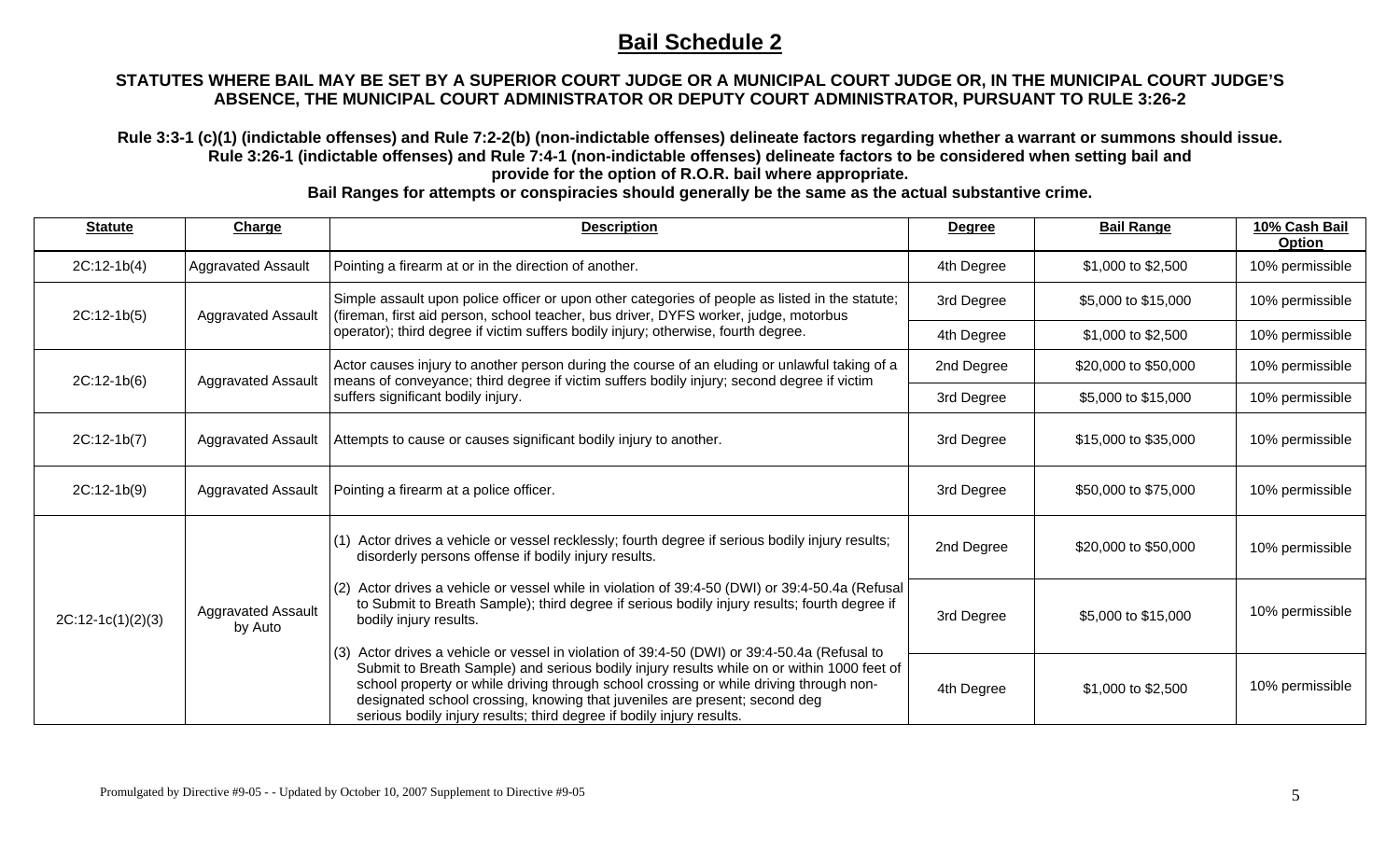### **STATUTES WHERE BAIL MAY BE SET BY A SUPERIOR COURT JUDGE OR A MUNICIPAL COURT JUDGE OR, IN THE MUNICIPAL COURT JUDGE'S ABSENCE, THE MUNICIPAL COURT ADMINISTRATOR OR DEPUTY COURT ADMINISTRATOR, PURSUANT TO RULE 3:26-2**

**Rule 3:3-1 (c)(1) (indictable offenses) and Rule 7:2-2(b) (non-indictable offenses) delineate factors regarding whether a warrant or summons should issue. Rule 3:26-1 (indictable offenses) and Rule 7:4-1 (non-indictable offenses) delineate factors to be considered when setting bail and provide for the option of R.O.R. bail where appropriate.** 

| <b>Statute</b> | Charge                                                                                              | <b>Description</b>                                                                                                                                                                                                                                                                                                              | <b>Degree</b>        | <b>Bail Range</b>     | 10% Cash Bail<br><b>Option</b> |
|----------------|-----------------------------------------------------------------------------------------------------|---------------------------------------------------------------------------------------------------------------------------------------------------------------------------------------------------------------------------------------------------------------------------------------------------------------------------------|----------------------|-----------------------|--------------------------------|
| 2C:12-1.1      | Leaving Scene of a<br>Motor Vehicle Accident<br><b>Resulting in Serious</b><br><b>Bodily Injury</b> | A motor vehicle operator knows he is involved in an accident and knowingly leaves accident<br>under circumstances which violate N.J.S.A. 39:4-129 ("Action in case of accident") and the<br>accident results in serious bodily injury to another person.                                                                        | 4th Degree           | \$1,000 to \$2,500    | 10% permissible                |
| 2C:12-3a&b     |                                                                                                     | Threatens crime of violence or threat to kill; third degree; if threat of crime of violence occurs<br><b>Terroristic Threats</b><br>during declared period of national, state or county emergency, second degree.                                                                                                               | 2nd Degree           | \$25,000 to \$50,000  | 10% permissible                |
|                |                                                                                                     |                                                                                                                                                                                                                                                                                                                                 | 3rd Degree           | \$10,000 to \$20,000  | 10% permissible                |
| 2C:12-10       | Stalking                                                                                            | Course of conduct toward a specific person causing fear of injury to victim or victim's family;<br>fourth degree; if stalking is committed in violation of prior court order prohibiting same, or is a<br>second or subsequent offense or is committed while on probation or parole for an indictable<br>offense; third degree. | 3rd Degree           | \$20,000 to \$50,000  | 10% permissible                |
|                |                                                                                                     |                                                                                                                                                                                                                                                                                                                                 | 4th Degree           | \$1,000 to \$2,500    | 10% permissible                |
| 2C:13-2a&b     | <b>Criminal Restraint</b>                                                                           | Unlawfully restraining another with exposure to serious bodily injury or holds another in<br>involuntary servitude.                                                                                                                                                                                                             | 3rd Degree           | \$10,000 to \$25,000  | 10% permissible                |
| $2C:13-3$      | False Imprisonment                                                                                  | Actor knowingly restrains another unlawfully so as to interfere substantially with his liberty;<br>disorderly persons offense.                                                                                                                                                                                                  | Disorderly<br>Person | \$500 to \$2,500      | 10% permissible                |
| $2C:13-6$      | Luring, Enticing Child,<br>Attempts                                                                 | Attempts via electronic or other means, to lure or entice a child, or a person the actor<br>reasonably believes to be a child, into motor vehicle, structure or isolated place or to meet at<br>any other place with purpose to commit an offense. A child is defined as a person less than<br>18 years old.                    | 2nd Degree           | \$50,000 to \$100,000 | 10% permissible                |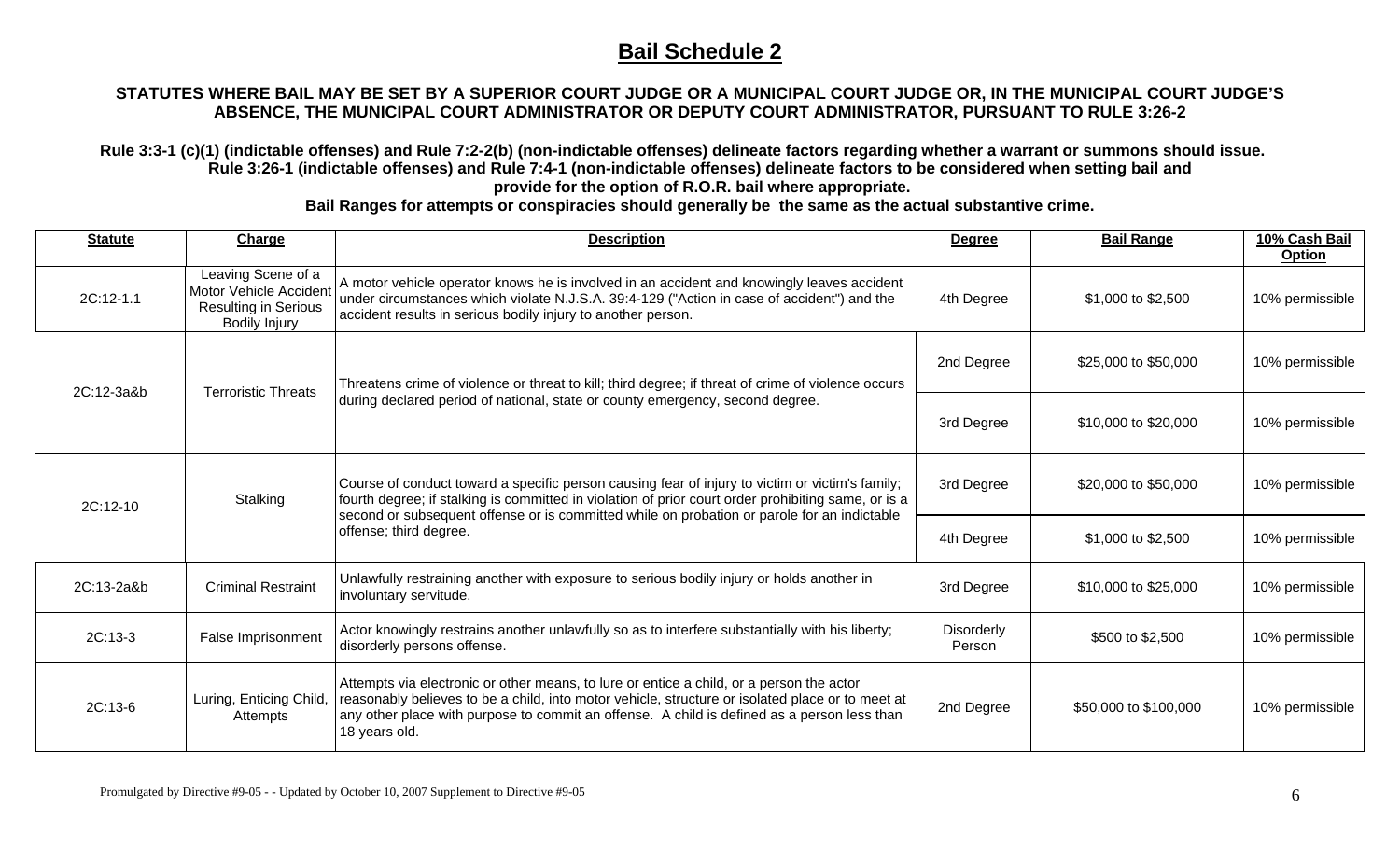### **STATUTES WHERE BAIL MAY BE SET BY A SUPERIOR COURT JUDGE OR A MUNICIPAL COURT JUDGE OR, IN THE MUNICIPAL COURT JUDGE'S ABSENCE, THE MUNICIPAL COURT ADMINISTRATOR OR DEPUTY COURT ADMINISTRATOR, PURSUANT TO RULE 3:26-2**

**Rule 3:3-1 (c)(1) (indictable offenses) and Rule 7:2-2(b) (non-indictable offenses) delineate factors regarding whether a warrant or summons should issue. Rule 3:26-1 (indictable offenses) and Rule 7:4-1 (non-indictable offenses) delineate factors to be considered when setting bail and provide for the option of R.O.R. bail where appropriate.** 

| <b>Statute</b>      | Charge                            | <b>Description</b>                                                                                                                                                                                                                                                                                                                                                                                                                                                                                                                                                  | <b>Degree</b>         | <b>Bail Range</b>      | 10% Cash Bail<br><b>Option</b> |
|---------------------|-----------------------------------|---------------------------------------------------------------------------------------------------------------------------------------------------------------------------------------------------------------------------------------------------------------------------------------------------------------------------------------------------------------------------------------------------------------------------------------------------------------------------------------------------------------------------------------------------------------------|-----------------------|------------------------|--------------------------------|
| 2C:14-3b            | <b>Criminal Sexual</b><br>Contact | Actor commits sexual contact with victim and uses physical force or coercion but victim does<br>not suffer severe personal injury; or victim is on parole or probation or detained in a hospital<br>or prison and actor has supervisory or disciplinary power over victim; or victim is 16 to 17 and<br>actor is related by blood or affinity to third degree; or actor has supervisory or disciplinary<br>power over victim; or actor is parent or stands in loco parentis within the household; or victim<br>is 13 to 15 and the actor is at least 4 years older. | 4th Degree            | \$1,000 to \$2,500     | 10% permissible                |
| 2C:14-4<br>Lewdness |                                   | Exposure of intimate parts for sexual gratification of actor if conduct is likely to be observed<br>by child under age 13 and actor is more than 4 years older; or is likely to be observed by<br>mentally defective person who is unable to understand the sexual nature of the conduct;<br>fourth degree; any other flagrantly rude or offensive conduct likely to be observed by a non-<br>consenting person; disorderly persons offense.                                                                                                                        | 4th Degree            | \$1,000 to \$2,500     | 10% permissible                |
|                     |                                   |                                                                                                                                                                                                                                                                                                                                                                                                                                                                                                                                                                     | Disorderly<br>Persons | \$500 to \$1,000       | 10% permissible                |
| 2C:15-1             |                                   | Actor uses force or threats during theft or attempted theft; second degree; if act is committed<br>while armed, or threatening use of weapon or there is attempt to inflict or does inflict serious<br>Robbery<br>bodily injury; first degree.                                                                                                                                                                                                                                                                                                                      | 1st Degree            | \$100,000 to \$250,000 | No 10%                         |
|                     |                                   |                                                                                                                                                                                                                                                                                                                                                                                                                                                                                                                                                                     | 2nd Degree            | \$50,000 to \$100,000  | No 10%                         |
| 2C:15-2a            | Carjacking                        | During course of theft of motor vehicle, actor uses force or threatens victim.                                                                                                                                                                                                                                                                                                                                                                                                                                                                                      | 1st Degree            | \$100,000 to \$250,000 | No 10%                         |
| $2C:17-1a$          | Aggravated Arson                  | Starts fire or causes an explosion with purpose to put another in danger, or to destroy<br>building, or to collect insurance and recklessly places any person in danger of death or injury;<br>or to destroy forest.                                                                                                                                                                                                                                                                                                                                                | 2nd Degree            | \$35,000 to \$75,000   | No 10%                         |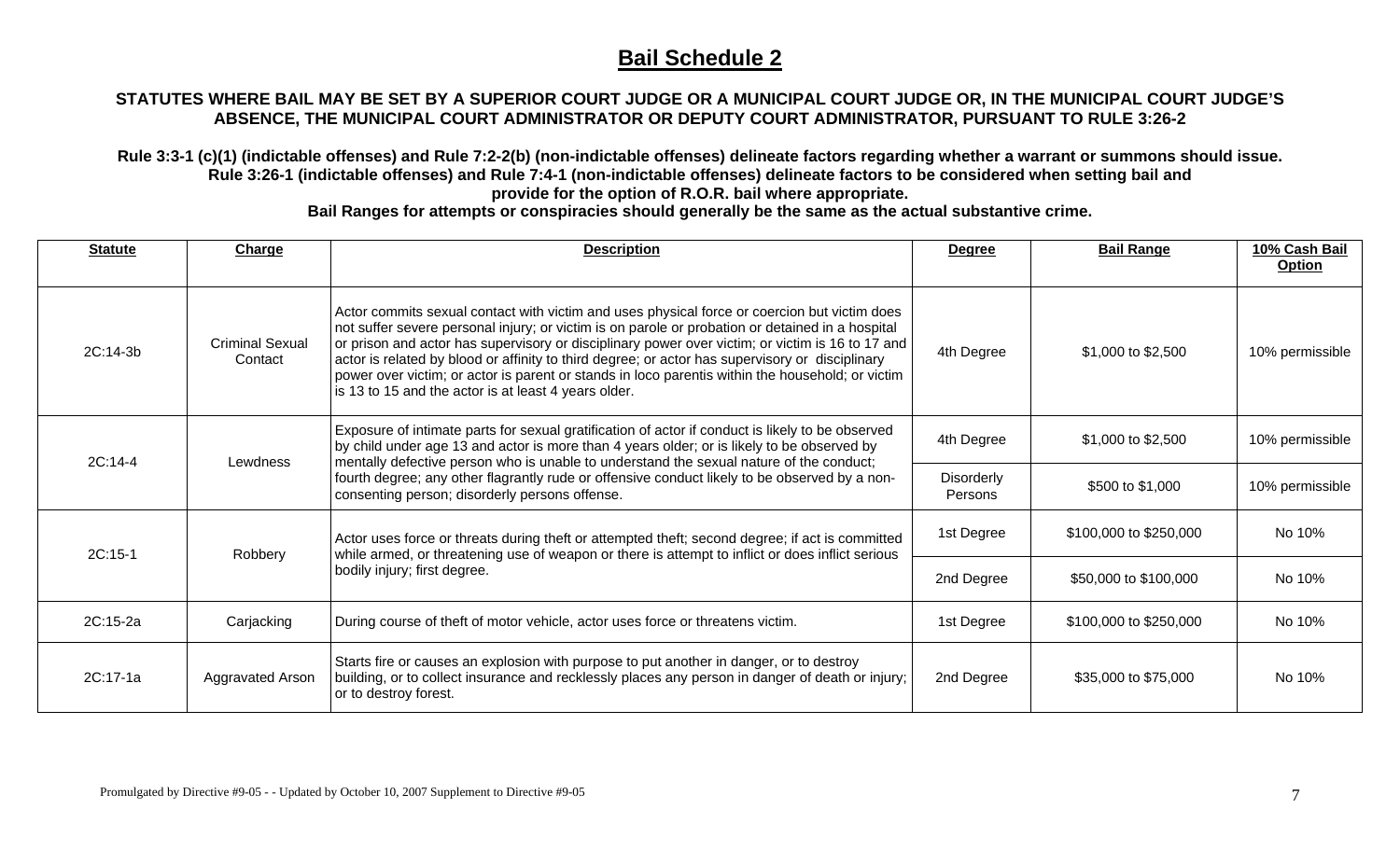### **STATUTES WHERE BAIL MAY BE SET BY A SUPERIOR COURT JUDGE OR A MUNICIPAL COURT JUDGE OR, IN THE MUNICIPAL COURT JUDGE'S ABSENCE, THE MUNICIPAL COURT ADMINISTRATOR OR DEPUTY COURT ADMINISTRATOR, PURSUANT TO RULE 3:26-2**

**Rule 3:3-1 (c)(1) (indictable offenses) and Rule 7:2-2(b) (non-indictable offenses) delineate factors regarding whether a warrant or summons should issue. Rule 3:26-1 (indictable offenses) and Rule 7:4-1 (non-indictable offenses) delineate factors to be considered when setting bail and provide for the option of R.O.R. bail where appropriate.** 

| <b>Statute</b> | Charge                   | <b>Description</b>                                                                                                                                                                                                                                                                                                                                                                                  | <b>Degree</b>                | <b>Bail Range</b>    | 10% Cash Bail<br><b>Option</b> |
|----------------|--------------------------|-----------------------------------------------------------------------------------------------------------------------------------------------------------------------------------------------------------------------------------------------------------------------------------------------------------------------------------------------------------------------------------------------------|------------------------------|----------------------|--------------------------------|
| 2C:17-1b       | Arson                    | Starts fire or causes an explosion and recklessly places person or structure in danger; or to<br>collect insurance.                                                                                                                                                                                                                                                                                 | 3rd Degree                   | \$10,000 to \$35,000 | 10% permissible                |
| 2C:17-3        | <b>Criminal Mischief</b> | Purposely or knowingly damages tangible property of another or does so recklessly or<br>negligently in employment of fire or explosives or other dangerous means as defined in the<br>statute or tampers with property so as to endanger person or property. If pecuniary loss is<br>\$2000 or more, third degree; if in excess of \$500, fourth degree, if \$500 or less, a disorderly<br>offense. | 2nd Degree                   | \$50,000 to \$75,000 | 10% permissible                |
|                |                          | Damages or causes loss to research facility, third degree.                                                                                                                                                                                                                                                                                                                                          |                              |                      |                                |
|                |                          | Damages or removes or impairs safety equipment at airport or aviation facility or otherwise<br>causes physical disruption to the facility, fourth degree; if damage or disruption recklessly<br>causes bodily injury or damage to property, third degree; if it recklessly causes death, second<br>degree.                                                                                          | 3rd Degree                   | \$5,000 to \$15,000  | 10% permissible                |
|                |                          | Damages or tampers with airport, landing field or aviation facility, fourth degree; if damage or<br>tampering recklessly causes bodily injury or damage to property, third degree; if it recklessly<br>causes death, second degree.                                                                                                                                                                 | 4th Degree                   | \$1,000 to \$2,500   | 10% permissible                |
|                |                          | Tampers with grave, crypt or mausoleum with purpose to desecrate or steal human remains,<br>third degree.                                                                                                                                                                                                                                                                                           |                              |                      |                                |
|                |                          | Causes substantial interruption or impairment of public communication, transportation, water,<br>oil, gas or power supply, or other public service, second degree if recklessly causes death;<br>otherwise, third degree.                                                                                                                                                                           | <b>Disorderly</b><br>Persons | \$500 to \$1,000     | 10% permissible                |
|                |                          | Breaks, digs up or tampers with pipes or mains used for conducting gas, oil or water or<br>destroys, cuts or tampers with electric lights, wires or poles, or any telephone,<br>telecommunications or telegraph wires, lines or cables, fourth degree.                                                                                                                                              |                              |                      |                                |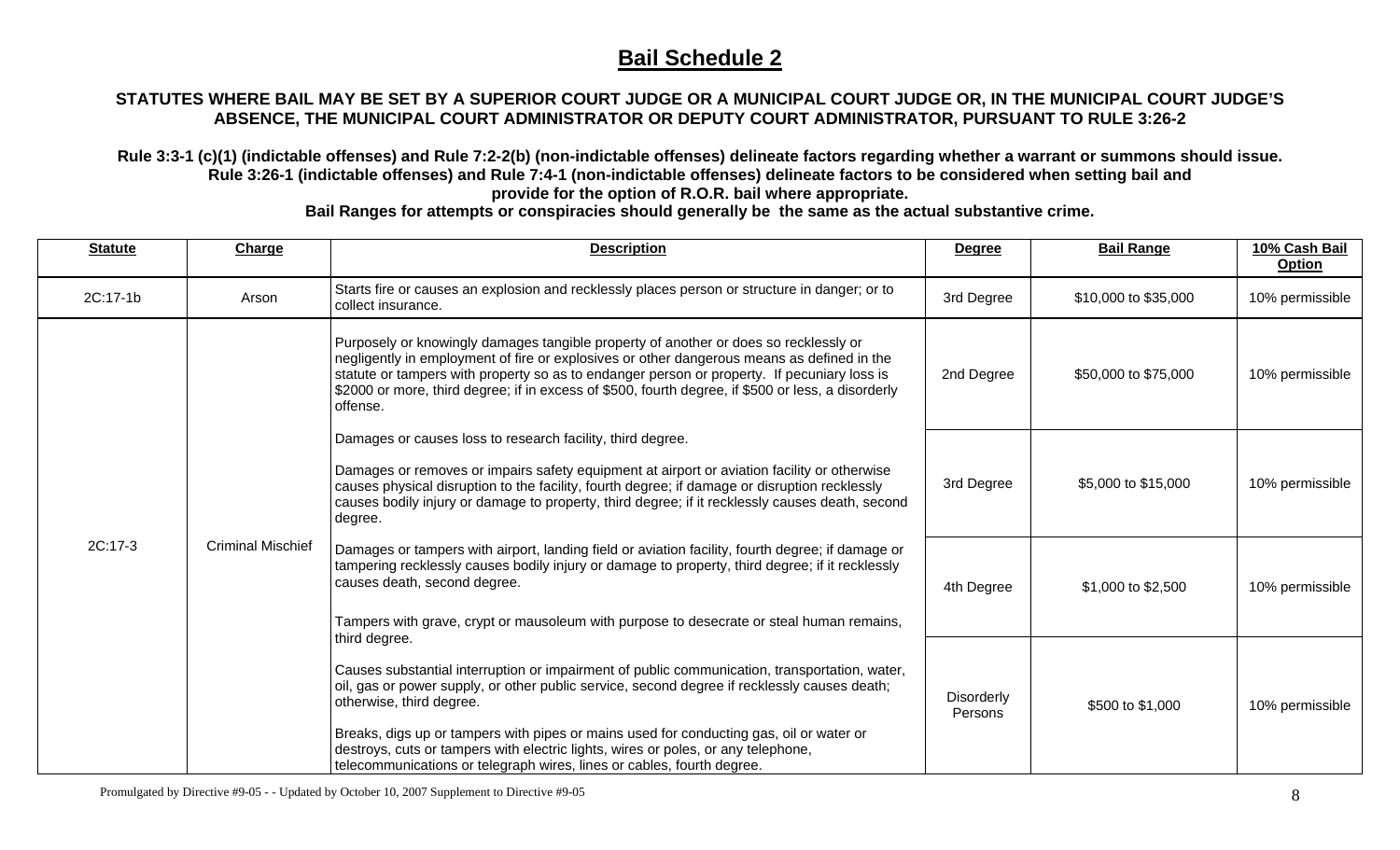### **STATUTES WHERE BAIL MAY BE SET BY A SUPERIOR COURT JUDGE OR A MUNICIPAL COURT JUDGE OR, IN THE MUNICIPAL COURT JUDGE'S ABSENCE, THE MUNICIPAL COURT ADMINISTRATOR OR DEPUTY COURT ADMINISTRATOR, PURSUANT TO RULE 3:26-2**

**Rule 3:3-1 (c)(1) (indictable offenses) and Rule 7:2-2(b) (non-indictable offenses) delineate factors regarding whether a warrant or summons should issue. Rule 3:26-1 (indictable offenses) and Rule 7:4-1 (non-indictable offenses) delineate factors to be considered when setting bail and provide for the option of R.O.R. bail where appropriate.** 

| <b>Statute</b> | Charge                   | <b>Description</b>                                                                                                                                                                                                                                                                                                                                  | <b>Degree</b>                | <b>Bail Range</b>    | 10% Cash Bail<br><b>Option</b>                                              |
|----------------|--------------------------|-----------------------------------------------------------------------------------------------------------------------------------------------------------------------------------------------------------------------------------------------------------------------------------------------------------------------------------------------------|------------------------------|----------------------|-----------------------------------------------------------------------------|
| $2C:18-2$      | <b>Burglary</b>          | Enters or surreptitiously remains in a structure or research facility with purpose to commit an                                                                                                                                                                                                                                                     | 2nd Degree                   | \$35,000 to \$75,000 | No 10%                                                                      |
|                |                          | offense therein; third degree; if actor is armed with or displays what appears to be explosives<br>or a deadly weapon or threatens to inflict or inflicts bodily injury; second degree.                                                                                                                                                             | 3rd Degree                   | \$10,000 to \$50,000 | 10% permissible                                                             |
| 2C:18-3        | <b>Criminal Trespass</b> | a. Enters or surreptitiously remains in any research facility, structure, or separately secured<br>or occupied portion thereof. If committed in a school or on school property, in a dwelling,<br>research facility, public utility or any facility that stores, generates or handles hazardous                                                     | 4th Degree                   | \$1,000 to \$2,500   | 10% permissible                                                             |
|                |                          | chemical or chemical compounds; fourth degree; otherwise it is a disorderly persons offense.<br>b. Defiant trespass. Actor not licensed or privileged enters or remains in any place where                                                                                                                                                          | <b>Disorderly</b><br>Persons | \$500 to \$1,000     | 10% permissible                                                             |
|                |                          | notice is given by communication, posting or fencing; petty disorderly persons offense.<br>c. Peering into dwelling. Actor when not licensed or privileged peers into a window or other<br>opening of a dwelling or other structure adapted for overnight accommodation for the<br>purpose of invading the privacy of another person; fourth degree | Petty Disorderly<br>Persons  | \$100 to \$500       | 10% permissable                                                             |
| 2C:20-3        | Theft                    | Steals property valued at \$75,000 or more; or by extortion; or takes human remains.                                                                                                                                                                                                                                                                | 2nd Degree                   | \$35,000 to \$75,000 | 10% permissible<br>except if by<br>extortion.<br>No 10% if by<br>extortion. |
| 2C:20-3        | Theft                    | Steals property valued at more than \$500 but less than \$75,000; or property is a firearm or<br>motor vehicle or boat or domestic animal or property is taken from the person of victim.                                                                                                                                                           | 3rd Degree                   | \$5,000 to \$20,000  | 10% permissible                                                             |
|                |                          |                                                                                                                                                                                                                                                                                                                                                     | 4th Degree                   | \$1,000 to \$2,500   | 10% permissible                                                             |
| 2C:20-3        | Theft                    | Steals property valued at least \$200 but not more than \$500; if lesser value, it is a disorderly<br>persons offense.                                                                                                                                                                                                                              | <b>Disorderly</b><br>Persons | \$500 to \$1,000     | 10% permissible                                                             |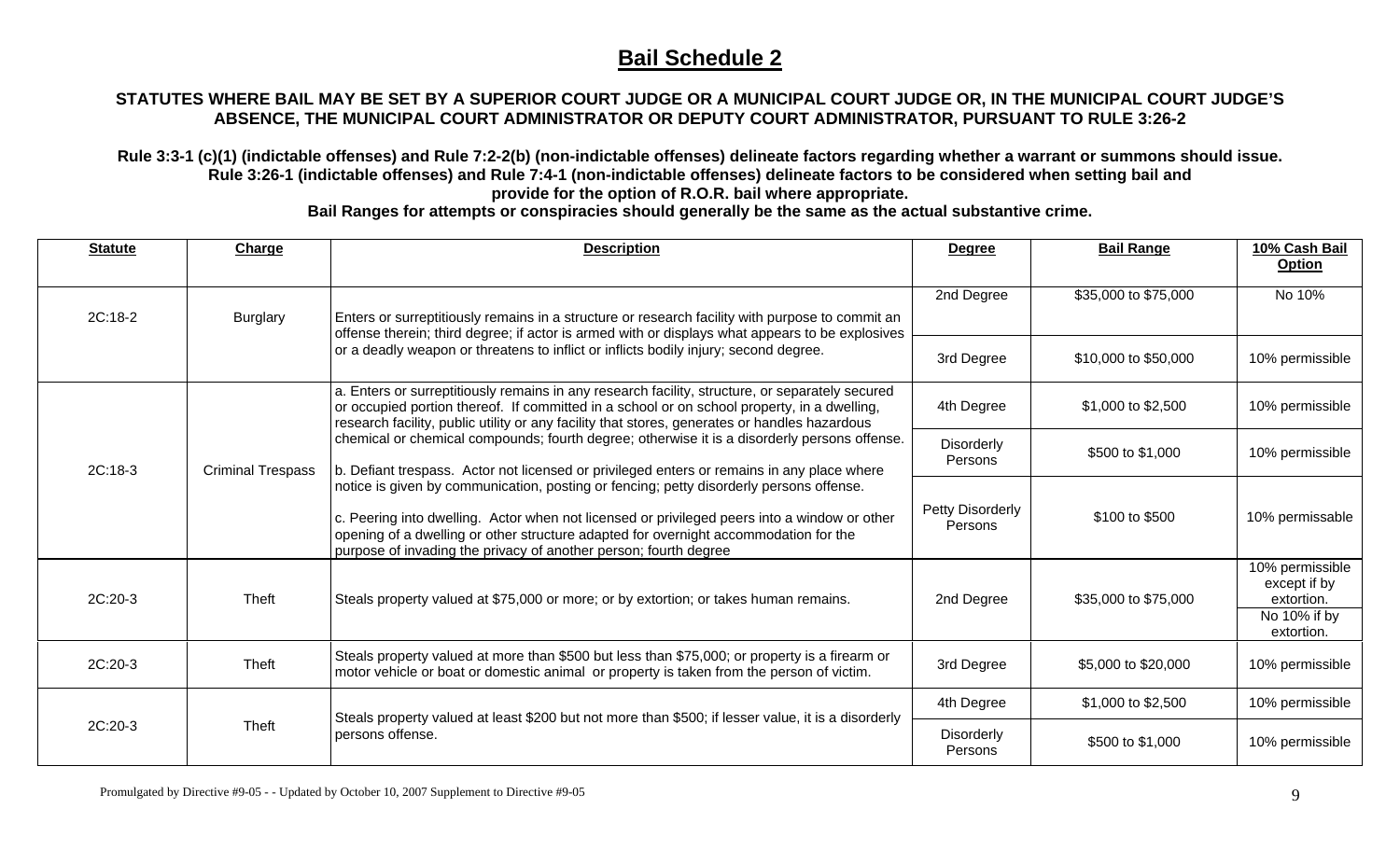### **STATUTES WHERE BAIL MAY BE SET BY A SUPERIOR COURT JUDGE OR A MUNICIPAL COURT JUDGE OR, IN THE MUNICIPAL COURT JUDGE'S ABSENCE, THE MUNICIPAL COURT ADMINISTRATOR OR DEPUTY COURT ADMINISTRATOR, PURSUANT TO RULE 3:26-2**

**Rule 3:3-1 (c)(1) (indictable offenses) and Rule 7:2-2(b) (non-indictable offenses) delineate factors regarding whether a warrant or summons should issue. Rule 3:26-1 (indictable offenses) and Rule 7:4-1 (non-indictable offenses) delineate factors to be considered when setting bail and provide for the option of R.O.R. bail where appropriate.** 

| <b>Statute</b> | Charge                                         | <b>Description</b>                                                                                                                                                                                                                                                                                                                                        | <b>Degree</b>                | <b>Bail Range</b>    | 10% Cash Bail<br><b>Option</b> |
|----------------|------------------------------------------------|-----------------------------------------------------------------------------------------------------------------------------------------------------------------------------------------------------------------------------------------------------------------------------------------------------------------------------------------------------------|------------------------------|----------------------|--------------------------------|
| 2C:20-10b-d    |                                                | Takes motor vehicle without consent of owner, fourth degree; operates motor vehicle without<br>consent of owner and drives recklessly, third degree; rides in a motor vehicle knowing it has<br>been taken without consent of the owner; fourth degree. Takes a means of conveyance<br>other than a motor vehicle; disorderly persons offense.            | 3rd Degree                   | \$2,500 to \$10,000  | 10% permissible                |
|                | Unlawful Taking of a<br>Means of<br>Conveyance |                                                                                                                                                                                                                                                                                                                                                           | 4th Degree                   | \$1,000 to \$2,500   | 10% permissible                |
|                |                                                |                                                                                                                                                                                                                                                                                                                                                           | <b>Disorderly</b><br>Persons | \$500 to \$1,000     | 10% permissible                |
|                |                                                | Carries away property or conceals property with intent to steal or alters tags or removes<br>labels with intent to deprive merchant of some or all of its value; \$75,000 or more, second<br>Shoplifting<br>degree; \$500 but less than \$75,000, third degree; \$200 but less than \$500, fourth degree;<br>less than \$200, disorderly persons offense. | 2nd Degree                   | \$35,000 to \$75,000 | 10% permissible                |
| 2C:20-11       |                                                |                                                                                                                                                                                                                                                                                                                                                           | 3rd Degree                   | \$5,000 to \$20,000  | 10% permissible                |
|                |                                                |                                                                                                                                                                                                                                                                                                                                                           | 4th Degree                   | \$1,000 to \$2,500   | 10% permissible                |
|                |                                                |                                                                                                                                                                                                                                                                                                                                                           | Disorderly<br>Persons        | \$500 to \$1,000     | 10% permissible                |
| 2C:21-1        | Forgery                                        | With purpose to defraud or injure another, makes or alters or utters documents which are<br>forged or fictitious; third or fourth degree depending upon types of documents as laid out in<br>statute.<br>NOTE: Checks and prescription blanks are third degree                                                                                            | 3rd Degree                   | \$5,000 to \$20,000  | 10% permissible                |
|                |                                                |                                                                                                                                                                                                                                                                                                                                                           | 4th Degree                   | \$1,000 to \$2,500   | 10% permissible                |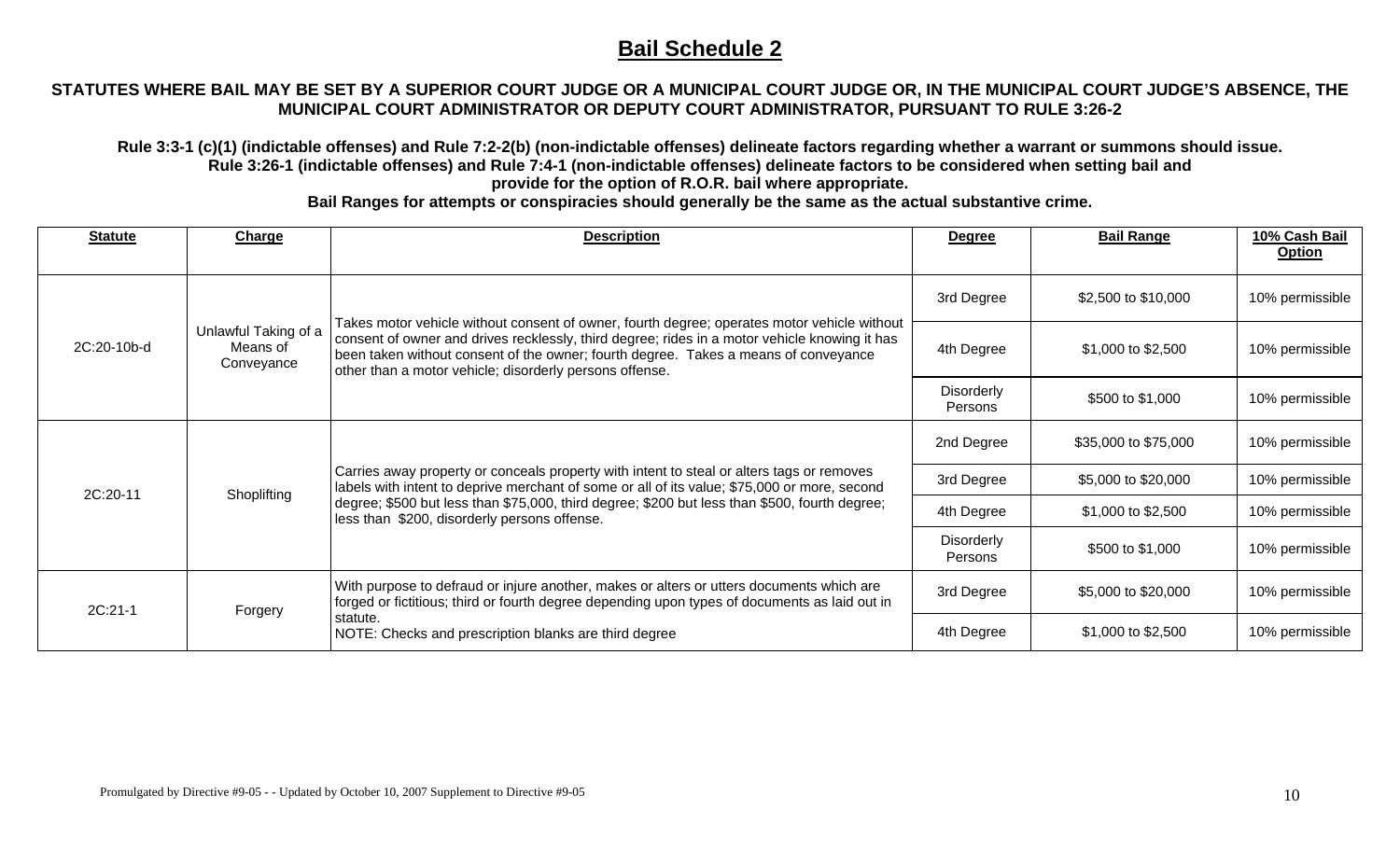#### **STATUTES WHERE BAIL MAY BE SET BY A SUPERIOR COURT JUDGE OR A MUNICIPAL COURT JUDGE OR, IN THE MUNICIPAL COURT JUDGE'S ABSENCE, THE MUNICIPAL COURT ADMINISTRATOR OR DEPUTY COURT ADMINISTRATOR, PURSUANT TO RULE 3:26-2**

**Rule 3:3-1 (c)(1) (indictable offenses) and Rule 7:2-2(b) (non-indictable offenses) delineate factors regarding whether a warrant or summons should issue. Rule 3:26-1 (indictable offenses) and Rule 7:4-1 (non-indictable offenses) delineate factors to be considered when setting bail and provide for the option of R.O.R. bail where appropriate.** 

| <b>Statute</b> | Charge                                             | <b>Description</b>                                                                                                                                                                                                                                                                                                                                                                                                                                                                                                                                                                                          | <b>Degree</b>                | <b>Bail Range</b>    | 10% Cash Bail Option |
|----------------|----------------------------------------------------|-------------------------------------------------------------------------------------------------------------------------------------------------------------------------------------------------------------------------------------------------------------------------------------------------------------------------------------------------------------------------------------------------------------------------------------------------------------------------------------------------------------------------------------------------------------------------------------------------------------|------------------------------|----------------------|----------------------|
|                | Driver's license or                                | Actor sells, transfers, or purposes with intent to sell a writing which falsely purports to be a<br>driver's license or other document issued by a governmental agency which could be used to<br>verify a person's identity or age or who make or possesses devices or materials to make<br>such documents; second degree; if actor exhibits or utters such documents, third degree<br>except that this statute does not apply if actor purchases alcoholic beverage underage or<br>tobacco underage and there is no other fraud or injury to another; if actor possesses such<br>documents, fourth degree. | 2nd Degree                   | \$35,000 to \$75,000 | 10% permissible      |
| 2C:21-2.1      | other document<br>issued by<br>governmental agency |                                                                                                                                                                                                                                                                                                                                                                                                                                                                                                                                                                                                             | 3rd Degree                   | \$5,000 to \$20,000  | 10% permissible      |
|                | to verify identity or<br>age; simulation           |                                                                                                                                                                                                                                                                                                                                                                                                                                                                                                                                                                                                             | 4th Degree                   | \$1,000 to \$2,500   | 10% permissible      |
| 2C:21-5        | <b>Bad Checks</b>                                  | Issues or passes check knowing it would not be honored or if no account to draw on; second<br>or third or fourth degree or disorderly persons offense depending upon amount of check;<br>second degree-\$75,000 or more; third degree- \$1,000 but less than \$75,000; fourth degree<br>\$200 but less than \$1,000; disorderly persons-less than \$200.                                                                                                                                                                                                                                                    | 2nd Degree                   | \$35,000 to \$75,000 | 10% permissible      |
|                |                                                    |                                                                                                                                                                                                                                                                                                                                                                                                                                                                                                                                                                                                             | 3rd Degree                   | \$5,000 to \$20,000  | 10% permissible      |
|                |                                                    |                                                                                                                                                                                                                                                                                                                                                                                                                                                                                                                                                                                                             | 4th Degree                   | \$1,000 to \$2,500   | 10% permissible      |
|                |                                                    |                                                                                                                                                                                                                                                                                                                                                                                                                                                                                                                                                                                                             | Disorderly<br><b>Persons</b> | \$500 to \$1,000     | 10% permissible      |
| 2C:21-6        |                                                    | Receiving with intent to sell or selling lost or stolen credit cards; fourth degree; uses lost or<br><b>Credit Cards</b><br>stolen or fictitious credit cards; third degree                                                                                                                                                                                                                                                                                                                                                                                                                                 | 3rd Degree                   | \$5,000 to \$20,000  | 10% permissible      |
|                |                                                    |                                                                                                                                                                                                                                                                                                                                                                                                                                                                                                                                                                                                             | 4th Degree                   | \$1,000 to \$2,500   | 10% permissible      |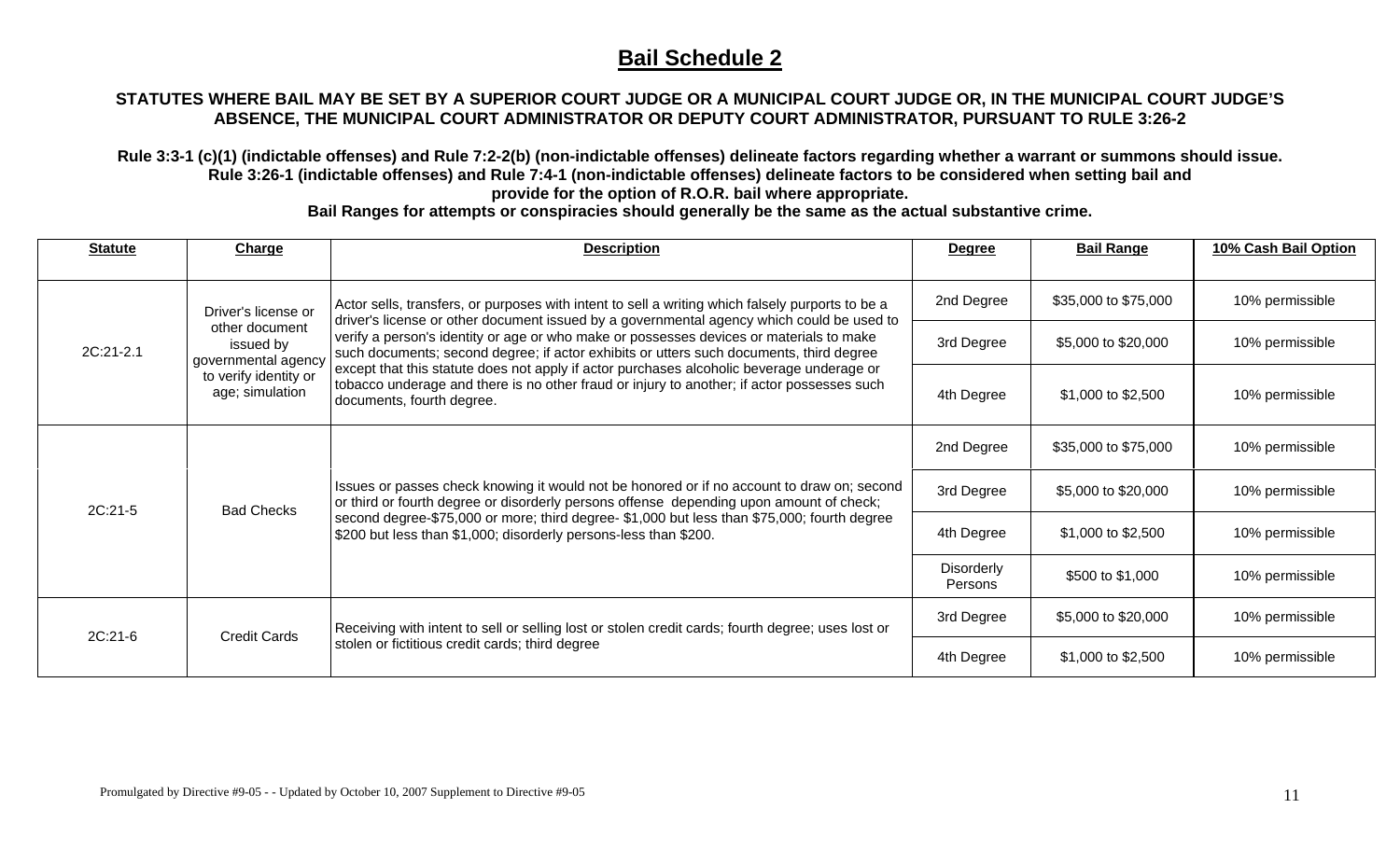#### **STATUTES WHERE BAIL MAY BE SET BY A SUPERIOR COURT JUDGE OR A MUNICIPAL COURT JUDGE OR, IN THE MUNICIPAL COURT JUDGE'S ABSENCE, THE MUNICIPAL COURT ADMINISTRATOR OR DEPUTY COURT ADMINISTRATOR, PURSUANT TO RULE 3:26-2**

**Rule 3:3-1 (c)(1) (indictable offenses) and Rule 7:2-2(b) (non-indictable offenses) delineate factors regarding whether a warrant or summons should issue. Rule 3:26-1 (indictable offenses) and Rule 7:4-1 (non-indictable offenses) delineate factors to be considered when setting bail and provide for the option of R.O.R. bail where appropriate.** 

| <b>Statute</b> | <b>Charge</b>                              | <b>Description</b>                                                                                                                                                                                                                                                                                                                                                     | <b>Degree</b>         | <b>Bail Range</b>      | 10% Cash Bail Option |
|----------------|--------------------------------------------|------------------------------------------------------------------------------------------------------------------------------------------------------------------------------------------------------------------------------------------------------------------------------------------------------------------------------------------------------------------------|-----------------------|------------------------|----------------------|
| 2C:24-4        |                                            | a. If actor has legal duty to care for child or who has assumed responsibility for child and<br>engages in sexual conduct with child under 16 or who harms or abuses child, second<br>degree; if actor has no legal duty or has not assumed responsibility for child, third degree;                                                                                    | 1st Degree            | \$100,000 to \$250,000 | No 10%               |
|                |                                            | b(3) If actor causes or allows child to engage in prohibited or simulated prohibited sexual act<br>for filming or reproduction; first degree if parent or guardian; if any other person, second<br>degree;                                                                                                                                                             | 2nd Degree            | \$50,000 to \$100,000  | No 10%               |
|                | of Children                                | Endangering Welfare   b(4) If actor photographs or films child in prohibited sexual act or simulation thereof or<br>reproduces image of a child in a prohibited sexual act or simulation, second degree;<br>$ b(5)(a) $ If actor received with intent to sell or sells film or photograph of child in a prohibited<br>sexual act or simulation thereof, second degree; | 3rd Degree            | \$20,000 to \$50,000   | 10% permissible      |
|                |                                            | b(5)(b) If actor possesses or knowingly views photograph or film of child in prohibited sexual<br>act or simulation thereof, including via the internet, fourth degree.                                                                                                                                                                                                | 4th Degree            | \$1,000 to \$2,500     | 10% permissible      |
| $2C:28-4a8b$   | Enforcement<br>Authority                   | False Reports to Law Actor gives false information to law enforcement officer with purpose to implicate another;<br>fourth degree. Actor otherwise gives false information to law enforcement; disorderly<br>persons offense.                                                                                                                                          | 4th Degree            | \$1,000 to \$2,500     | 10% permissible      |
|                |                                            |                                                                                                                                                                                                                                                                                                                                                                        | Disorderly<br>Persons | \$500 to \$1,000       | 10% permissible      |
| 2C:28-5        | Tampering with<br>Witness and<br>Informant | Actor knowing an official investigation is proceeding or is about to be instituted, attempts to<br>induce witness to testify falsely, or withhold evidence or elude legal subpoenas or absent self                                                                                                                                                                     | 2nd Degree            | \$50,000 to \$100,000  | 10% permissible      |
|                |                                            | from proceeding or investigation; second degree if actor uses threats of force; otherwise third<br>degree.                                                                                                                                                                                                                                                             | 3rd Degree            | \$20,000 to \$50,000   | 10% permissible      |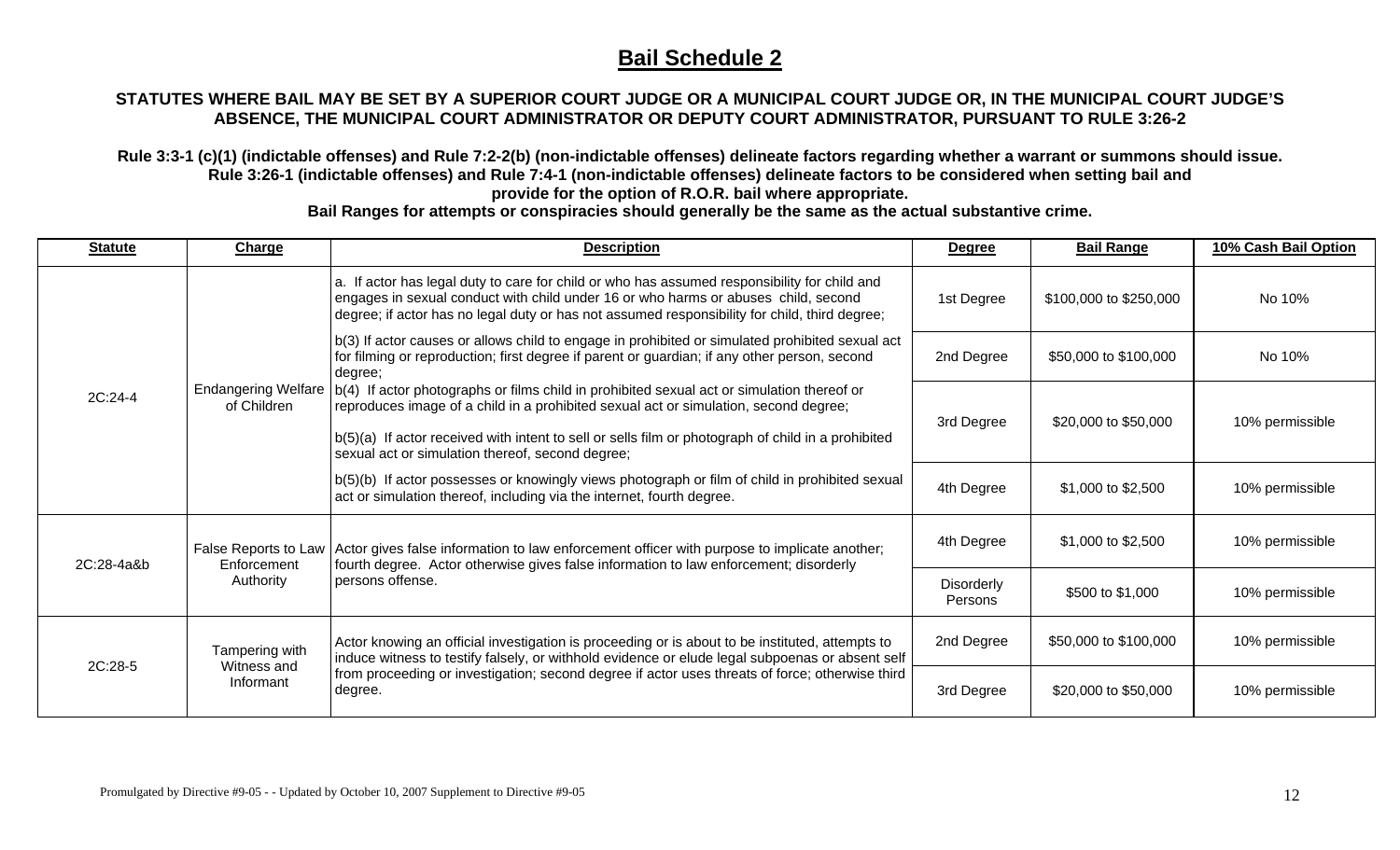#### **STATUTES WHERE BAIL MAY BE SET BY A SUPERIOR COURT JUDGE OR A MUNICIPAL COURT JUDGE OR, IN THE MUNICIPAL COURT JUDGE'S ABSENCE, THE MUNICIPAL COURT ADMINISTRATOR OR DEPUTY COURT ADMINISTRATOR, PURSUANT TO RULE 3:26-2**

**Rule 3:3-1 (c)(1) (indictable offenses) and Rule 7:2-2(b) (non-indictable offenses) delineate factors regarding whether a warrant or summons should issue. Rule 3:26-1 (indictable offenses) and Rule 7:4-1 (non-indictable offenses) delineate factors to be considered when setting bail and provide for the option of R.O.R. bail where appropriate.** 

| <b>Statute</b> | <b>Charge</b>                        | <b>Description</b>                                                                                                                                                                                                                                                                                                                                                                                                 | <b>Degree</b>                       | <b>Bail Range</b>    | 10% Cash Bail Option |
|----------------|--------------------------------------|--------------------------------------------------------------------------------------------------------------------------------------------------------------------------------------------------------------------------------------------------------------------------------------------------------------------------------------------------------------------------------------------------------------------|-------------------------------------|----------------------|----------------------|
|                |                                      |                                                                                                                                                                                                                                                                                                                                                                                                                    |                                     |                      |                      |
|                | Obstructing<br>Administration of Law | Actor obstructs or impairs or attempts to prevent public servant from performing official                                                                                                                                                                                                                                                                                                                          | 4th Degree                          | \$1,000 to \$2,500   | 10% permissible      |
| 2C:29-1        | or other<br>Governmental<br>Function | function by force, intimidation or other unlawful act; fourth degree if actor obstructs<br>investigation or prosecution of a crime; otherwise, a disorderly persons offense.                                                                                                                                                                                                                                       | <b>Disorderly</b><br>Persons        | \$500 to \$1,000     | 10% permissible      |
| 2C:29-2a       | <b>Resisting Arrest</b>              | Actor purposely prevents or attempts to prevent a law enforcement officer from effecting an<br>arrest; uses or threatens to use physical force or violence against a law enforcement officer<br>or another or uses any other means to create a substantial risk of causing physical injury to<br>the public servant or another, third degree; by flight, fourth degree; otherwise a disorderly<br>persons offense. | 3rd Degree                          | \$5,000 to \$10,000  | 10% permissible      |
|                |                                      |                                                                                                                                                                                                                                                                                                                                                                                                                    | 4th Degree                          | \$1,000 to \$2,500   | 10% permissible      |
|                |                                      |                                                                                                                                                                                                                                                                                                                                                                                                                    | <b>Disorderly</b><br><b>Persons</b> | \$500 to \$1,000     | 10% permissible      |
| $2C:29-2b$     | Eluding                              | Actor driving motor vehicle fails to stop after signal from police; third degree; if actor eludes<br>and drives in a manner that creates a risk of death or injury, second degree.                                                                                                                                                                                                                                 | 2nd Degree                          | \$25,000 to \$50,000 | No 10%               |
|                |                                      |                                                                                                                                                                                                                                                                                                                                                                                                                    | 3rd Degree                          | \$10,000 to \$20,000 | 10% permissible      |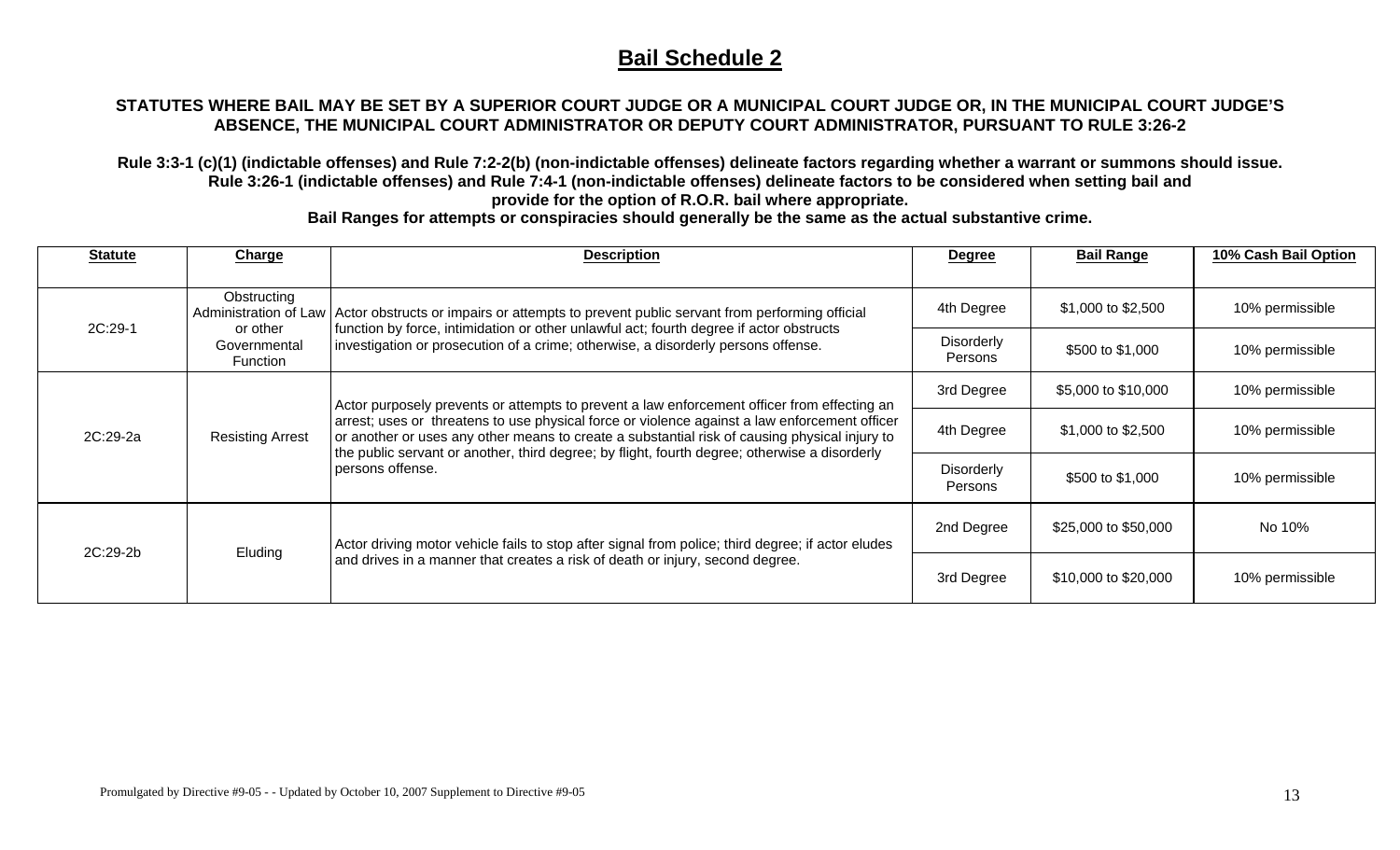#### **STATUTES WHERE BAIL MAY BE SET BY A SUPERIOR COURT JUDGE OR A MUNICIPAL COURT JUDGE OR, IN THE MUNICIPAL COURT JUDGE'S ABSENCE, THE MUNICIPAL COURT ADMINISTRATOR OR DEPUTY COURT ADMINISTRATOR, PURSUANT TO RULE 3:26-2**

**Rule 3:3-1 (c)(1) (indictable offenses) and Rule 7:2-2(b) (non-indictable offenses) delineate factors regarding whether a warrant or summons should issue. Rule 3:26-1 (indictable offenses) and Rule 7:4-1 (non-indictable offenses) delineate factors to be considered when setting bail and provide for the option of R.O.R. bail where appropriate.** 

**Bail Ranges for attempts or conspiracies should generally be the same as the actual substantive crime.** 

| <b>Statute</b> | Charge                                        | <b>Description</b>                                                                                                                                                                                                                                                                                                                                                                                                   | <b>Degree</b>                | <b>Bail Range</b>    | 10% Cash Bail Option |
|----------------|-----------------------------------------------|----------------------------------------------------------------------------------------------------------------------------------------------------------------------------------------------------------------------------------------------------------------------------------------------------------------------------------------------------------------------------------------------------------------------|------------------------------|----------------------|----------------------|
|                |                                               | a. Actor has purpose to hinder or impair apprehension or prosecution of another and assists<br>that person in avoiding detection or suppression of evidence; second or third or fourth degree<br>depending upon degree of crime the other person is charged with or liable to be charged<br>with and whether the actor is a parent of the other person.                                                              | 2nd Degree                   | \$25,000 to \$50,000 | 10% permissible      |
| 2C:29-3        | Hindering<br>Apprehension or<br>Prosecution   | b. Actor hinders own apprehension or investigation by suppressing evidence or intimidating                                                                                                                                                                                                                                                                                                                           | 3rd Degree                   | \$5,000 to \$10,000  | 10% permissible      |
|                |                                               | others who could give information or testify against actor; or by giving false information to<br>police; third or fourth degree or disorderly persons offense depending upon degree of crime<br>to which actor is exposed or charged.                                                                                                                                                                                | 4th Degree                   | \$1,000 to \$2,500   | 10% permissible      |
|                |                                               |                                                                                                                                                                                                                                                                                                                                                                                                                      | Disorderly<br>Persons        | \$500 to \$1,000     | 10% permissible      |
| 2C:29-5        | Escape                                        | Leaves official detention without permission or absconds from parole; second degree if force<br>or threats are used or weapon is employed; otherwise third degree.                                                                                                                                                                                                                                                   | 2nd Degree                   | \$25,000 to \$50,000 | No 10%               |
|                |                                               |                                                                                                                                                                                                                                                                                                                                                                                                                      | 3rd Degree                   | \$10,000 to \$25,000 | No 10%               |
|                | Contempt of                                   | Actor purposely or knowingly violates any provision of a Domestic Violence restraining order;<br>fourth degree if conduct constitutes a crime or disorderly persons offense; otherwise it is a<br>disorderly persons offense.                                                                                                                                                                                        | 4th Degree                   | \$1,000 to \$2,500   | 10% permissible      |
| 2C:29-9b       | Domestic Violence<br><b>Restraining Order</b> | NOTE: This offense must be set by a Superior Court Judge unless Assignment Judge has<br>issued an order giving Municipal Court Judge authority to set bail if contempt is a disorderly<br>persons offense. See footnote page 3                                                                                                                                                                                       | Disorderly<br>Persons        | \$500 to \$2,500     | 10% permissible      |
|                |                                               | Sexual activity with another person in exchange for something of economic value; promoting<br>prostitution or owning or controlling a house of prostitution or soliciting another to become a<br>prostitute; second or third or fourth degree depending upon circumstances, including whether<br>a child under 18 is involved; disorderly persons offense if actor is charged only with engaging<br>in prostitution. | 2nd Degree                   | \$25,000 to \$50,000 | 10% permissible      |
|                |                                               |                                                                                                                                                                                                                                                                                                                                                                                                                      | 3rd Degree                   | \$5,000 to \$15,000  | 10% permissible      |
| 2C:34-1        | Prostitution                                  |                                                                                                                                                                                                                                                                                                                                                                                                                      | 4th Degree                   | \$1,000 to \$2,500   | 10% permissible      |
|                |                                               |                                                                                                                                                                                                                                                                                                                                                                                                                      | <b>Disorderly</b><br>Persons | \$500 to \$1,000     | 10% permissible      |

Promulgated by Directive #9-05 - - Updated by May 26, 2006 Supplement to Directive #9-05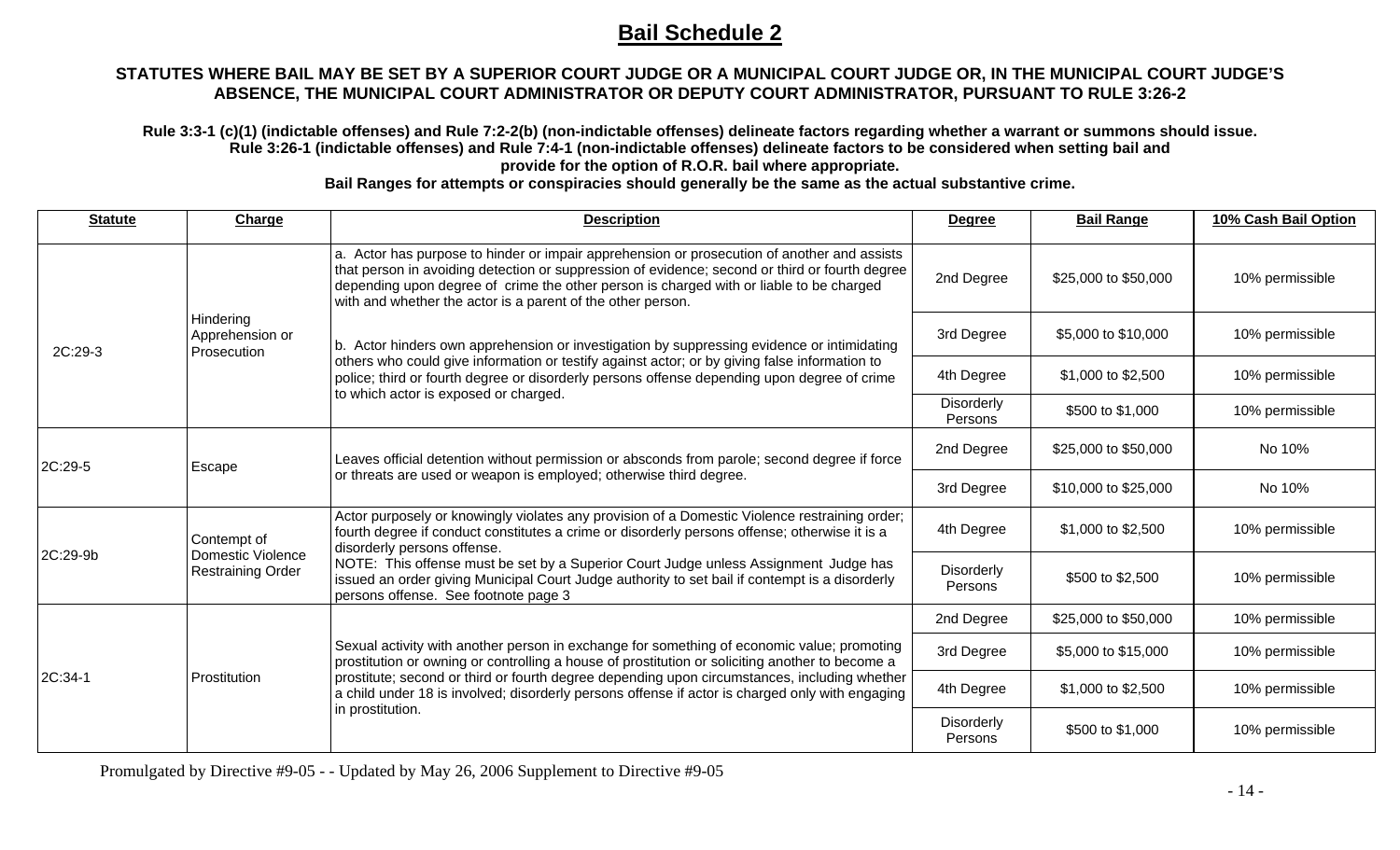#### **STATUTES WHERE BAIL MAY BE SET BY A SUPERIOR COURT JUDGE OR A MUNICIPAL COURT JUDGE OR, IN THE MUNICIPAL COURT JUDGE'S ABSENCE, THE MUNICIPAL COURT ADMINISTRATOR OR DEPUTY COURT ADMINISTRATOR, PURSUANT TO RULE 3:26-2**

**Rule 3:3-1 (c)(1) (indictable offenses) and Rule 7:2-2(b) (non-indictable offenses) delineate factors regarding whether a warrant or summons should issue. Rule 3:26-1 (indictable offenses) and Rule 7:4-1 (non-indictable offenses) delineate factors to be considered when setting bail and provide for the option of R.O.R. bail where appropriate.** 

| <b>Statute</b> | Charge                                            | <b>Description</b>                                                                                                                                                                                                                                                                                                                                                                                                                                    | <b>Degree</b> | <b>Bail Range</b>      | 10% Cash Bail Option |
|----------------|---------------------------------------------------|-------------------------------------------------------------------------------------------------------------------------------------------------------------------------------------------------------------------------------------------------------------------------------------------------------------------------------------------------------------------------------------------------------------------------------------------------------|---------------|------------------------|----------------------|
| 2C:35-3        |                                                   | Leader of a Narcotics Actor conspires with 2 or more persons in a scheme or course of conduct to distribute CDS<br>Trafficking Network and is an organizer or supervisor of one of them.                                                                                                                                                                                                                                                              | 1st Degree    | \$200,000 to \$350,000 | No 10%               |
|                | Manufacturing,<br>Distributing,<br>Dispensing CDS | Actor manufactures, distributes, dispenses or possesses with intent to distribute CDS:<br>Numerous types of CDS are covered by this statute:                                                                                                                                                                                                                                                                                                          |               |                        |                      |
|                |                                                   | Heroin or cocaine, 5 ounces or more. LSD or its analog, 10 grams or more.<br>Methamphetamine or its analog, 5 ounces or more. Marijuana, 25 pounds or more, or 50<br>marijuana plants or more. Hashish, 5 pounds or more.                                                                                                                                                                                                                             | 1st Degree    | \$100,000 to \$250,000 | No 10%               |
| 2C:35-5        |                                                   | Heroin or cocaine, 1/2 ounce or more but less than 5 ounces. LSD or its analog, 1/2 ounce<br>or more but less than 5 ounces. Methamphetamine or its analog, 1/2 ounce or more but less<br>than 5 ounces. Marijuana, 5 pounds but less than 25 pounds, or 10 or more marijuana plants<br>but less than 50 marijuana plants. Hashish, 1 pound or more but less than 5 pounds. Other<br>substances in Schedule I or II in quantity of one ounce or more. | 2nd Degree    | \$75,000 to \$150,000  | No 10%               |
|                |                                                   | Heroin or cocaine, less than 1/2 ounce. Metamphetamine, or its analog, less than 1/2 ounce.<br>Marijuana, an ounce or more but less than 5 pounds. Hashish, 5 grams or more but less<br>than 1 pound. Other substances in Schedule I or II in a quantity of less than 1 ounce. Other<br>substances, or their analogs, in Schedules, I, II, III or IV.                                                                                                 | 3rd Degree    | \$5,000 to \$20,000    | 10% permissible      |
|                |                                                   | Marijuana in quantity of less than 1 ounce. Hashish in a quantity of less than 5 grams. Any<br>substance, or its analog, in Schedule V.                                                                                                                                                                                                                                                                                                               | 4th Degree    | \$1,000 to \$2,500     | 10% permissible      |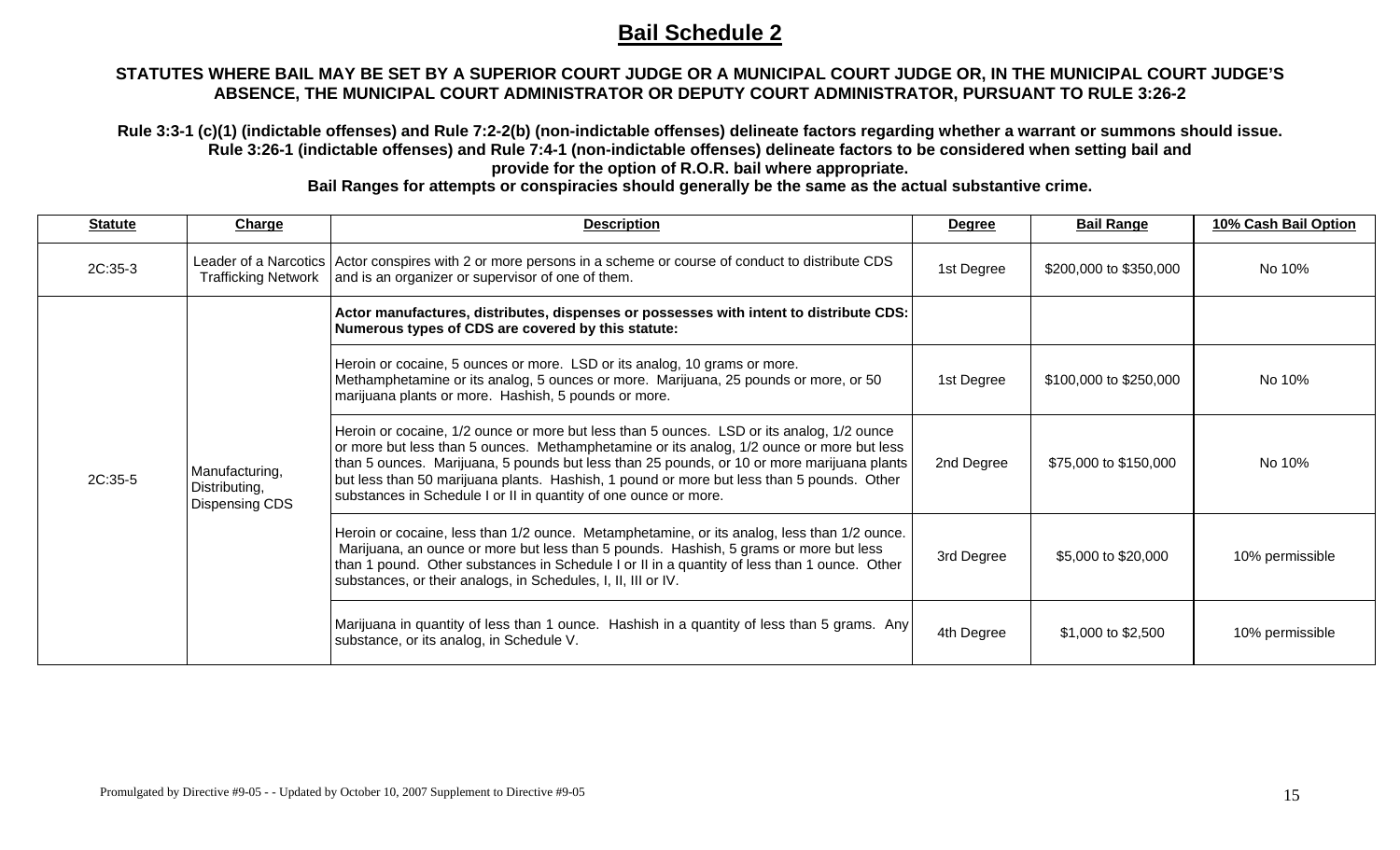#### **STATUTES WHERE BAIL MAY BE SET BY A SUPERIOR COURT JUDGE OR A MUNICIPAL COURT JUDGE OR, IN THE MUNICIPAL COURT JUDGE'S ABSENCE, THE MUNICIPAL COURT ADMINISTRATOR OR DEPUTY COURT ADMINISTRATOR, PURSUANT TO RULE 3:26-2**

**Rule 3:3-1 (c)(1) (indictable offenses) and Rule 7:2-2(b) (non-indictable offenses) delineate factors regarding whether a warrant or summons should issue. Rule 3:26-1 (indictable offenses) and Rule 7:4-1 (non-indictable offenses) delineate factors to be considered when setting bail and provide for the option of R.O.R. bail where appropriate.** 

| <b>Statute</b> | <b>Charge</b>                                                                                                                          | <b>Description</b>                                                                                                                                                                                                                                                                                                | <b>Degree</b>         | <b>Bail Range</b>     | 10% Cash Bail Option |
|----------------|----------------------------------------------------------------------------------------------------------------------------------------|-------------------------------------------------------------------------------------------------------------------------------------------------------------------------------------------------------------------------------------------------------------------------------------------------------------------|-----------------------|-----------------------|----------------------|
| 2C:35-6        | Employing a Juvenile<br>Scheme                                                                                                         | in a Drug Distribution   Actor solicits or employs a person, 17 years or younger, in a drug distribution scheme.                                                                                                                                                                                                  | 2nd Degree            | \$50,000 to \$100,000 | No 10%               |
| 2C:35-7        | Distributing,<br>Dispensing or<br>Possessing CDS with<br>Intent to Distribute on<br>or near School<br>Property or School<br><b>Bus</b> | Actor distributes, dispenses or possesses with the intent to distribute CDS on or within 1000<br>feet of school property or a school bus.                                                                                                                                                                         | 3rd Degree            | \$15,000 to \$35,000  | 10% permissible      |
| 2C:35-7.1      | Distributing,<br>Dispensing or<br>Intent to Distribute                                                                                 | Possessing CDS with   Actor distributes, dispenses or possesses with the intent to distribute CDS within 500 feet of<br>public property. Public property means public park, public housing facility or public building;<br>second degree unless CDS is less then 1 ounce of marijuana; then it is a third degree. | 2nd Degree            | \$25,000 to \$50,000  | No 10%               |
|                | Within 500 feet of<br><b>Certain Public</b><br>Property                                                                                |                                                                                                                                                                                                                                                                                                                   | 3rd Degree            | \$10,000 to \$25,000  | 10% permissible      |
|                |                                                                                                                                        |                                                                                                                                                                                                                                                                                                                   | 3rd Degree            | \$5,000 to \$10,000   | 10% permissible      |
| 2C:35-10       | Possession of CDS or                                                                                                                   | Actor possesses CDS or Analog in Schedules I, II, III, or IV, other than if specifically covered<br>in statute, third degree; CDS or analog in Schedule V, fourth degree; possession of<br>marijuana over 50 grams, fourth degree; otherwise it is a disorderly persons offense.                                  | 4th Degree            | \$1,000 to \$2,500    | 10% permissible      |
|                | Analog                                                                                                                                 |                                                                                                                                                                                                                                                                                                                   | Disorderly<br>Persons | \$500 to \$1,000      | 10% permissible      |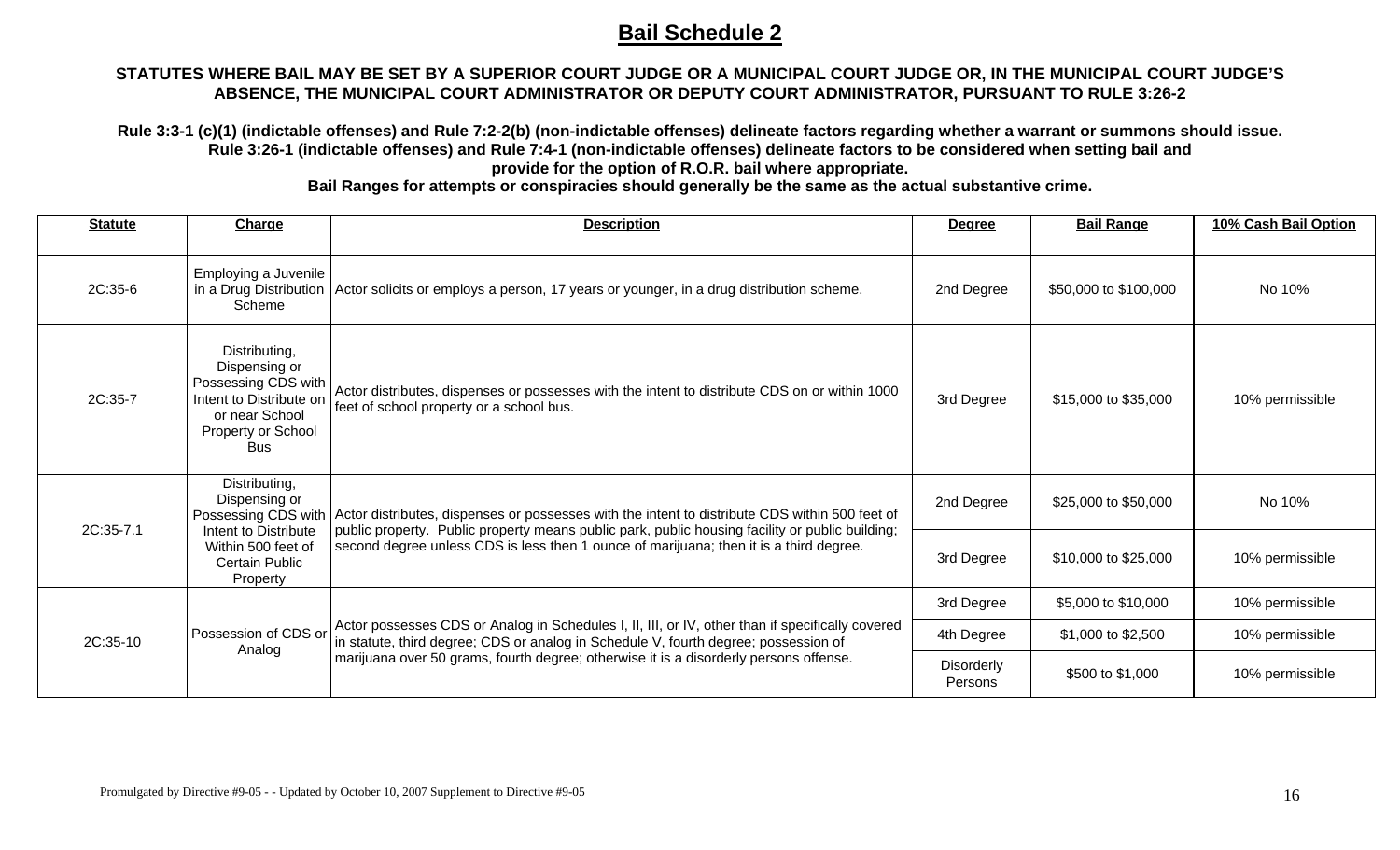#### **STATUTES WHERE BAIL MAY BE SET BY A SUPERIOR COURT JUDGE OR A MUNICIPAL COURT JUDGE OR, IN THE MUNICIPAL COURT JUDGE'S ABSENCE, THE MUNICIPAL COURT ADMINISTRATOR OR DEPUTY COURT ADMINISTRATOR, PURSUANT TO RULE 3:26-2**

**Rule 3:3-1 (c)(1) (indictable offenses) and Rule 7:2-2(b) (non-indictable offenses) delineate factors regarding whether a warrant or summons should issue. Rule 3:26-1 (indictable offenses) and Rule 7:4-1 (non-indictable offenses) delineate factors to be considered when setting bail and provide for the option of R.O.R. bail where appropriate.** 

| <b>Statute</b>                                                     | Charge                     | <b>Description</b>                                                                                                                                                                                                                                                                             | <b>Degree</b> | <b>Bail Range</b>     | 10% Cash Bail Option |
|--------------------------------------------------------------------|----------------------------|------------------------------------------------------------------------------------------------------------------------------------------------------------------------------------------------------------------------------------------------------------------------------------------------|---------------|-----------------------|----------------------|
| 2C:35-13                                                           | Obtains CDS by<br>Fraud    | Actor obtains CDS by fraud, forgery or deception.                                                                                                                                                                                                                                              | 3rd Degree    | \$5,000 to \$10,000   | 10% permissible      |
| 2C:39-3                                                            | <b>Prohibited Weapons</b>  | Actor possesses destructive devices or sawed off shotgun; third degree; defaced firearm,                                                                                                                                                                                                       | 3rd Degree    | \$7,500 to \$20,000   | 10% permissible      |
| and Devices                                                        |                            | certain knives and other listed weapons, stun guns, dum-dum bullets; fourth degree.                                                                                                                                                                                                            | 4th Degree    | \$1,000 to \$2,500    | 10% permissible      |
| Possession of<br>2C:39-4<br><b>Weapons for Unlawfu</b><br>Purposes |                            | Actor possesses weapon with purpose to use unlawfully against a person or property;<br>firearms, explosives and destructive devices, second degree; other weapons, third degree;<br>imitation firearm, fourth degree.                                                                          | 2nd Degree    | \$50,000 to \$100,000 | No 10%               |
|                                                                    |                            |                                                                                                                                                                                                                                                                                                | 3rd Degree    | \$10,000 to \$20,000  | 10% permissible      |
|                                                                    |                            |                                                                                                                                                                                                                                                                                                | 4th Degree    | \$1,000 to \$2,500    | 10% permissible      |
| 2C:39-5                                                            | <b>Unlawful Possession</b> | Possession of machine gun, third degree; possession of handgun without permit, third<br>degree; possession of rifle and shotgun without firearm purchase card, third degree; other<br>weapons under circumstances not manifestly appropriate, fourth degree; assault weapons,<br>third degree. | 3rd Degree    | \$7,500 to \$20,000   | 10% permissible      |
|                                                                    | of Weapons                 |                                                                                                                                                                                                                                                                                                | 4th Degree    | $$1,000$ to $$2,500$  | 10% permissible      |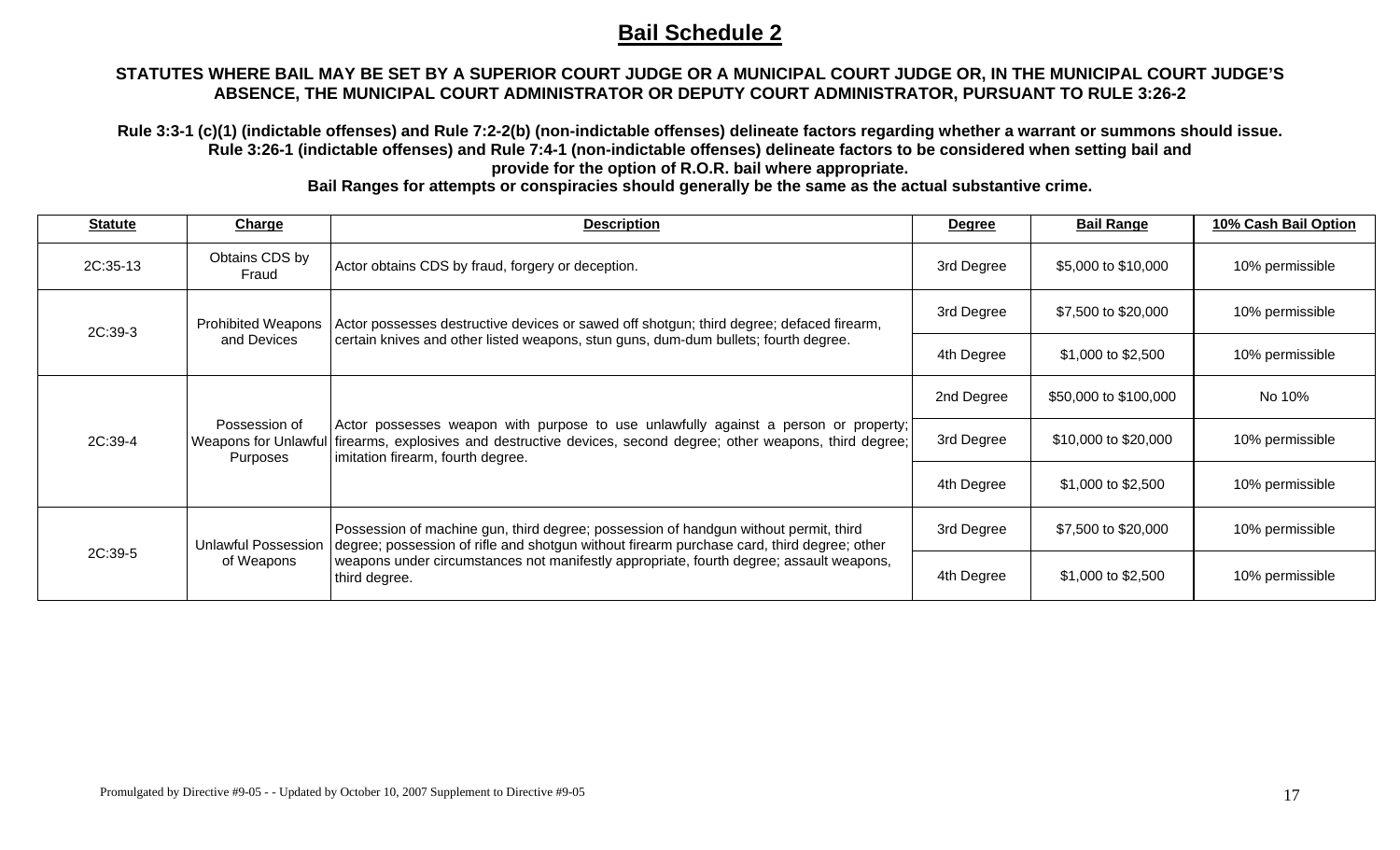#### **STATUTES WHERE BAIL MAY BE SET BY A SUPERIOR COURT JUDGE OR A MUNICIPAL COURT JUDGE OR, IN THE MUNICIPAL COURT JUDGE'S ABSENCE, THE MUNICIPAL COURT ADMINISTRATOR OR DEPUTY COURT ADMINISTRATOR, PURSUANT TO RULE 3:26-2**

**Rule 3:3-1 (c)(1) (indictable offenses) and Rule 7:2-2(b) (non-indictable offenses) delineate factors regarding whether a warrant or summons should issue. Rule 3:26-1 (indictable offenses) and Rule 7:4-1 (non-indictable offenses) delineate factors to be considered when setting bail and provide for the option of R.O.R. bail where appropriate.** 

|                     |                          | DISORDERLY PERSONS OFFENSES AND PETTY DISORDERLY PERSONS OFFENSES<br>Note: Some of these offenses are listed elsewhere in Bail Schedule 2 as lesser included offenses                                                                                                                                                                                                                                                                  |                              |                   |                      |
|---------------------|--------------------------|----------------------------------------------------------------------------------------------------------------------------------------------------------------------------------------------------------------------------------------------------------------------------------------------------------------------------------------------------------------------------------------------------------------------------------------|------------------------------|-------------------|----------------------|
| <b>Statute</b>      | <b>Charge</b>            | <b>Description</b>                                                                                                                                                                                                                                                                                                                                                                                                                     | <b>Degree</b>                | <b>Bail Range</b> | 10% Cash Bail Option |
| $2C:5-5$            | Burglar's tools          | Actor possesses tools commonly used to commit theft or burglary with purpose to so employ;<br>a disorderly persons offense. (This excludes if actor manufactures tools.)                                                                                                                                                                                                                                                               | Disorderly<br>Persons        | \$500 to \$2,500  | 10% permissible      |
|                     | Simple Assault           | Attempts to or purposely or knowingly or recklessly causes bodily injury to another; or<br>negligently causes bodily injury to another with a deadly weapon; or attempts by physical                                                                                                                                                                                                                                                   | <b>Disorderly</b><br>Persons | \$500 to \$2,500  | 10% permissible      |
| $2C:12-1a(1)(2)(3)$ |                          | menace to put another in fear of imminent serious bodily injury; disorderly persons offense; if<br>fight or scuffle entered into by mutual consent, petty disorderly persons offense.                                                                                                                                                                                                                                                  | Petty Disorderly<br>Persons  | \$100 to \$500    | 10% permissible      |
| $2C:13-3$           | False Imprisonment       | Actor knowingly restrains another unlawfully so as to interfere substantially with his liberty;<br>disorderly persons offense.                                                                                                                                                                                                                                                                                                         | Disorderly<br>Persons        | \$500 to \$2,500  | 10% permissible      |
| $2C:14-4$           | Lewdness                 | Flagrantly rude or offensive conduct likely to be observed by a non-consenting person;<br>disorderly persons offense. (This excludes the exposure of intimate parts for sexual<br>gratification of actor if conduct is likely to be observed by child under age 13 and actor is<br>more than 4 years older; or is likely to be observed by mentally defective person who is<br>unable to understand the sexual nature of the conduct.) | Disorderly<br>Persons        | \$500 to \$1,000  | 10% permissible      |
| $2C:17-3$           | <b>Criminal Mischief</b> | If percuniary loss is \$2000 or more, third degree; if in excess of \$500, fourth degree; if \$500<br>or less, a disorderly persons offense.                                                                                                                                                                                                                                                                                           | Disorderly<br>Persons        | \$500 to \$1,000  | 10% permissible      |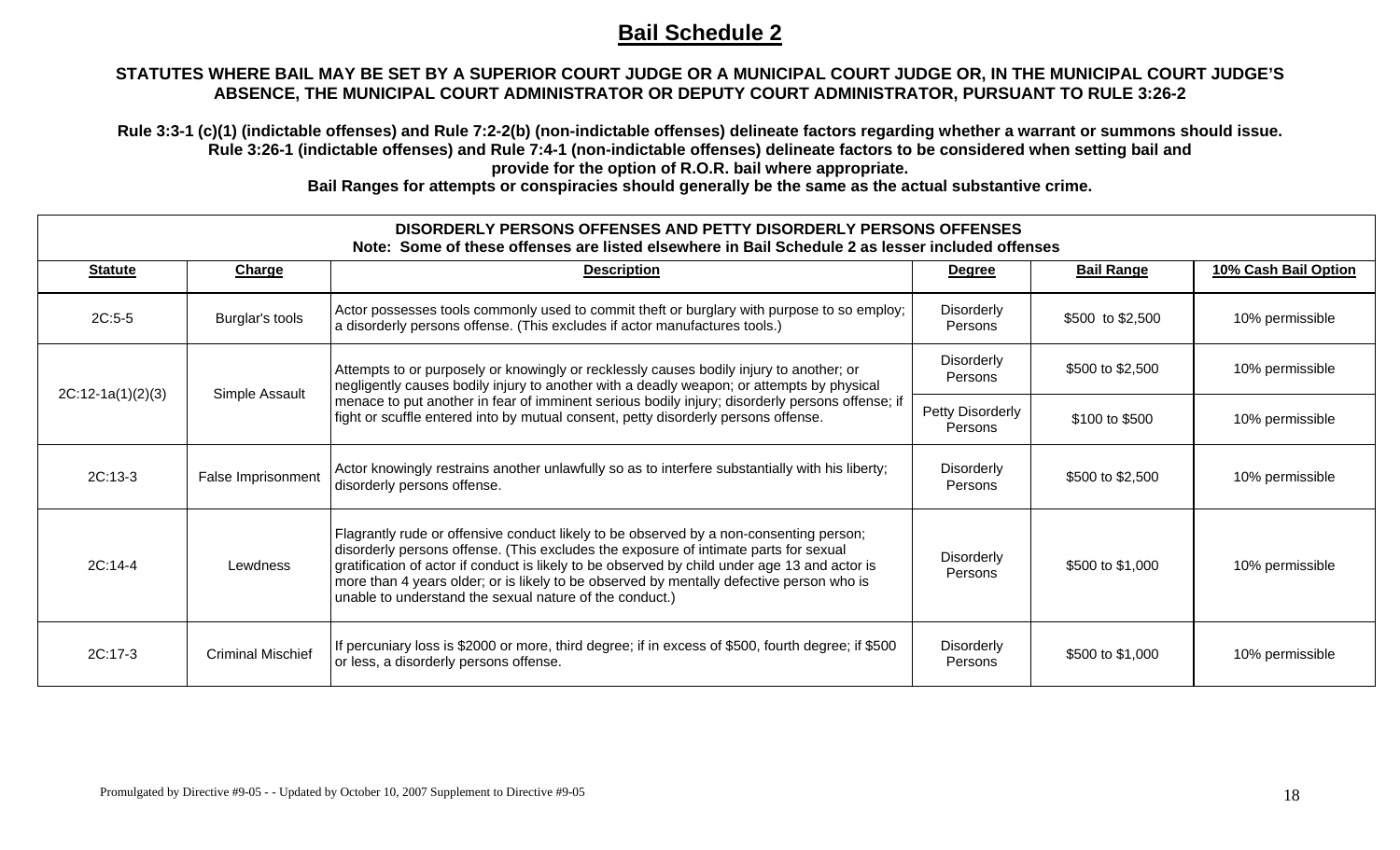#### **STATUTES WHERE BAIL MAY BE SET BY A SUPERIOR COURT JUDGE OR A MUNICIPAL COURT JUDGE OR, IN THE MUNICIPAL COURT JUDGE'S ABSENCE, THE MUNICIPAL COURT ADMINISTRATOR OR DEPUTY COURT ADMINISTRATOR, PURSUANT TO RULE 3:26-2**

**Rule 3:3-1 (c)(1) (indictable offenses) and Rule 7:2-2(b) (non-indictable offenses) delineate factors regarding whether a warrant or summons should issue. Rule 3:26-1 (indictable offenses) and Rule 7:4-1 (non-indictable offenses) delineate factors to be considered when setting bail and provide for the option of R.O.R. bail where appropriate.** 

|                |                                                | DISORDERLY PERSONS OFFENSES AND PETTY DISORDERLY PERSONS OFFENSES<br>Note: Some of these offenses are listed elsewhere in Bail Schedule 2 as lesser included offenses                                                                                                                                                                                       |                              |                   |                      |
|----------------|------------------------------------------------|-------------------------------------------------------------------------------------------------------------------------------------------------------------------------------------------------------------------------------------------------------------------------------------------------------------------------------------------------------------|------------------------------|-------------------|----------------------|
| <b>Statute</b> | Charge                                         | <b>Description</b>                                                                                                                                                                                                                                                                                                                                          | <b>Degree</b>                | <b>Bail Range</b> | 10% Cash Bail Option |
|                | <b>Criminal Trespass</b>                       | a. Enters or surreptituously remains in any structure or separately secured or occupied<br>portion thereof; disorderly persons offense. (This excludes if committed in a school or on<br>school property, in a dwelling, research facility, public utility or any facility that stores,<br>generates or handles hazardous chemicals or chemical compounds.) | <b>Disorderly</b><br>Persons | \$500 to \$1,000  | 10% permissible      |
|                | 2C:18-3                                        | b. Defiant trespass. Actor not licensed or privileged enters or remains in any place where<br>notice is given by communication, posting or fencing; petty disorderly persons offense.                                                                                                                                                                       | Petty Disorderly<br>Persons  | \$100 to \$500    | 10% permissable      |
| 2C:20-3        | Theft                                          | Steals property valued at less than \$200; disorderly persons offense.                                                                                                                                                                                                                                                                                      | <b>Disorderly</b><br>Persons | \$500 to \$1,000  | 10% permissible      |
| 2C:20-10b-d    | Unlawful Taking of a<br>Means of<br>Conveyance | Takes a means of conveyance other than a motor vehicle; disorderly persons offense.                                                                                                                                                                                                                                                                         | <b>Disorderly</b><br>Persons | \$500 to \$1,000  | 10% permissible      |
| 2C:20-11       | Shoplifting                                    | Carries away property or conceals property with intent to steal or alters tags or removes<br>labels with intent to deprive merchant of some or all of its value; less than \$200; a disorderly<br>persons offense.                                                                                                                                          | <b>Disorderly</b><br>Persons | \$500 to \$1,000  | 10% permissible      |
| 2C:21-5        | <b>Bad Checks</b>                              | Issues or passes check in an amount less than \$200 knowing it would not be honored or if no<br>account to draw on; a disorderly persons offense.                                                                                                                                                                                                           | <b>Disorderly</b><br>Persons | \$500 to \$1,000  | 10% permissible      |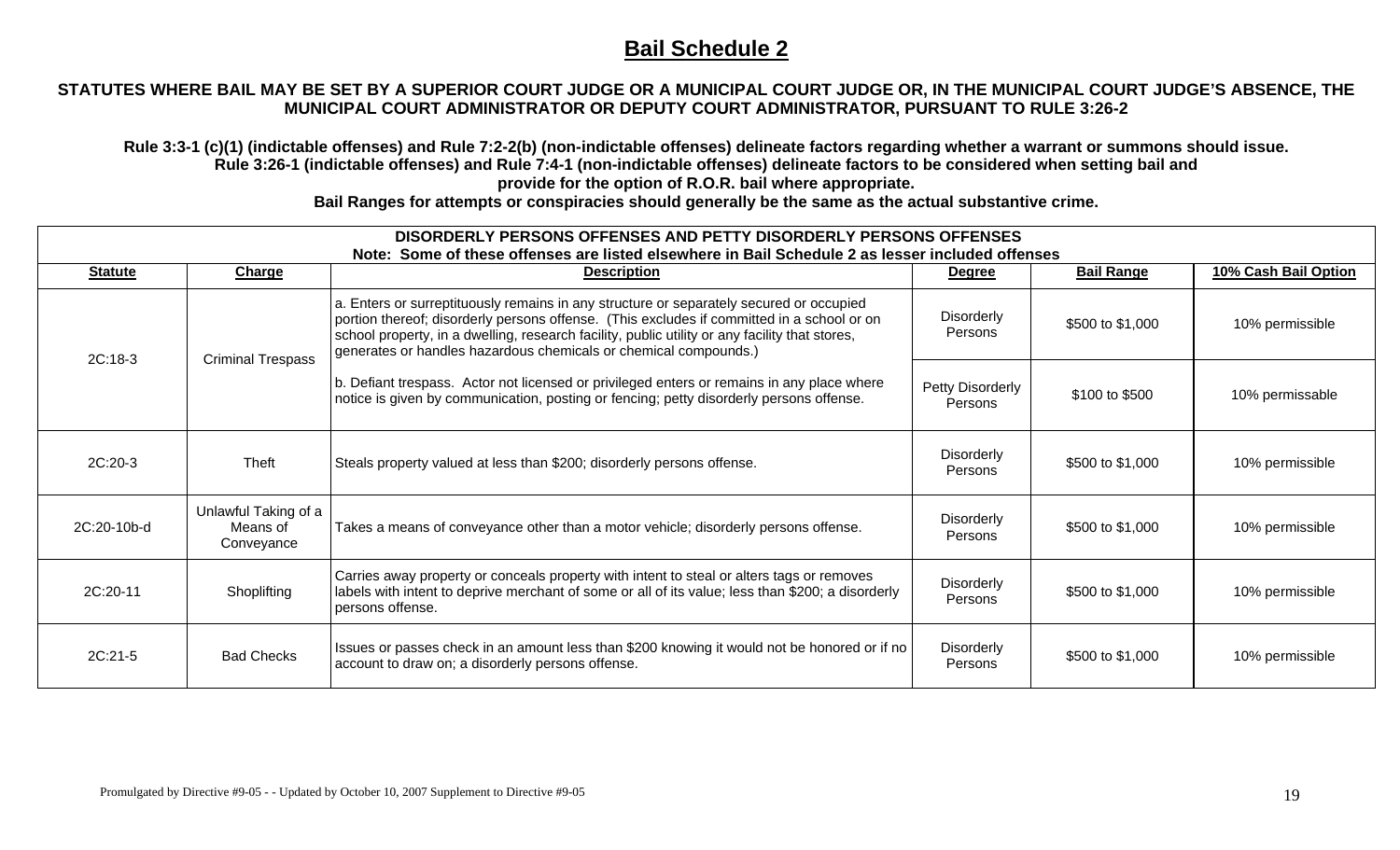#### **STATUTES WHERE BAIL MAY BE SET BY A SUPERIOR COURT JUDGE OR A MUNICIPAL COURT JUDGE OR, IN THE MUNICIPAL COURT JUDGE'S ABSENCE, THE MUNICIPAL COURT ADMINISTRATOR OR DEPUTY COURT ADMINISTRATOR, PURSUANT TO RULE 3:26-2**

**Rule 3:3-1 (c)(1) (indictable offenses) and Rule 7:2-2(b) (non-indictable offenses) delineate factors regarding whether a warrant or summons should issue. Rule 3:26-1 (indictable offenses) and Rule 7:4-1 (non-indictable offenses) delineate factors to be considered when setting bail and provide for the option of R.O.R. bail where appropriate.** 

|                                                        | DISORDERLY PERSONS OFFENSES AND PETTY DISORDERLY PERSONS OFFENSES<br>Note: Some of these offenses are listed elsewhere in Bail Schedule 2 as lesser included offenses                                                                                                                                                                                          |                                                                                                                                                                                                                                                                                                                                                                                      |                              |                   |                      |
|--------------------------------------------------------|----------------------------------------------------------------------------------------------------------------------------------------------------------------------------------------------------------------------------------------------------------------------------------------------------------------------------------------------------------------|--------------------------------------------------------------------------------------------------------------------------------------------------------------------------------------------------------------------------------------------------------------------------------------------------------------------------------------------------------------------------------------|------------------------------|-------------------|----------------------|
| <b>Statute</b>                                         | Charge                                                                                                                                                                                                                                                                                                                                                         | <b>Description</b>                                                                                                                                                                                                                                                                                                                                                                   | <b>Degree</b>                | <b>Bail Range</b> | 10% Cash Bail Option |
| 2C:24-7                                                | Endangering the<br>Welfare of an<br><b>Incompetent Person</b>                                                                                                                                                                                                                                                                                                  | Actor knowingly acts in a manner likely to be injurious to the physical, mental or moral<br>welfare of a person who is unable to care for himself because of a mental disease or defect;<br>disorderly persons offense.                                                                                                                                                              | Disorderly<br>Persons        | \$500 to \$2,500  | 10% permissible      |
| 2C:28-4a&b                                             | False Reports to Law<br>Enforcement<br>Authority                                                                                                                                                                                                                                                                                                               | Actor gives false information to law enforcement; disorderly persons offense. (This excludes<br>with the purpose to implicate another.)                                                                                                                                                                                                                                              | <b>Disorderly</b><br>Persons | \$500 to \$1,000  | 10% permissible      |
| 2C:29-1                                                | Obstructing<br>Administration of Law<br>or other<br>Governmental<br><b>Function</b>                                                                                                                                                                                                                                                                            | Actor obstructs or impairs or attempts to prevent public servant from performing official<br>function by force, intimidation or other unlawful act; disorderly persons offense. (This<br>excludes if actor obstructs investigation or prosecution of a crime)                                                                                                                        | <b>Disorderly</b><br>Persons | \$500 to \$1,000  | 10% permissible      |
| 2C:29-2a                                               | <b>Resisting Arrest</b>                                                                                                                                                                                                                                                                                                                                        | Actor purposely prevents or attempts to prevent a law enforcement officer from effecting an<br>arrest; uses or threatens to use physical force or violence; disorderly persons offense. (This<br>excludes resisting arrest by use of force or threat of force or creates substantial risk to safety<br>of officer or resists arrest by flight)                                       | <b>Disorderly</b><br>Persons | \$500 to \$1,000  | 10% permissible      |
| Hindering<br>Apprehension or<br>2C:29-3<br>Prosecution | a. Actor has purpose to hinder or impair apprehension or prosecution of another and assists<br>that person in avoiding detection or suppression of evidence; disorderly persons offense if<br>the conduct which the actor knows has been charged or is liable to be charged against the<br>person aided would constitute a crime of the fourth degree or less. |                                                                                                                                                                                                                                                                                                                                                                                      |                              |                   |                      |
|                                                        |                                                                                                                                                                                                                                                                                                                                                                | b. Actor hinders own apprehension or investigation by suppressing evidence or intimidating<br>others who could give information or testify against actor; or by giving false information to<br>police; a disorderly persons offense if the conduct which the actor has been charged or is<br>liable to be charged against him would constitute a crime of the fourth degree or less. | <b>Disorderly</b><br>Persons | \$500 to \$1,000  | 10% permissible      |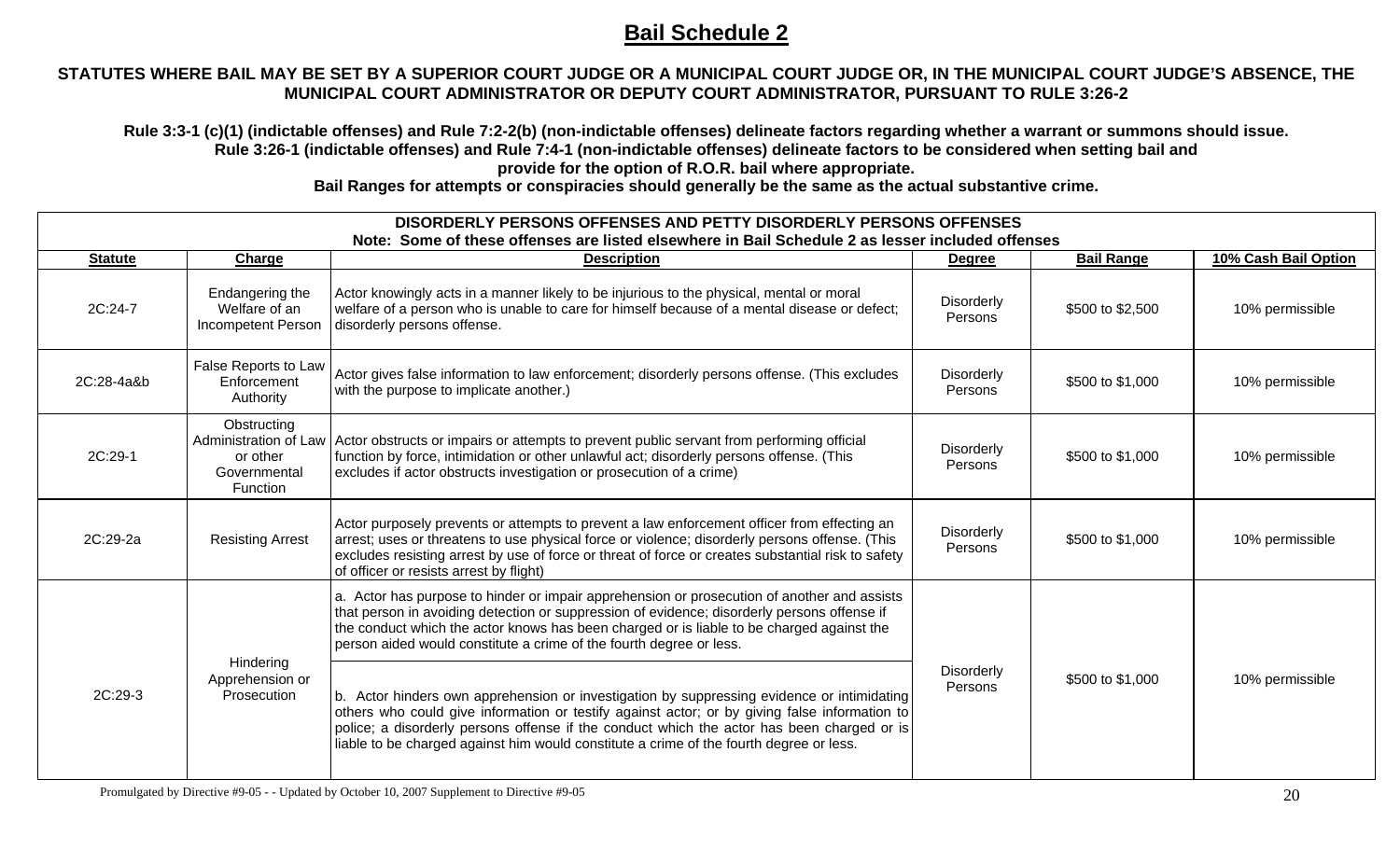#### **STATUTES WHERE BAIL MAY BE SET BY A SUPERIOR COURT JUDGE OR A MUNICIPAL COURT JUDGE OR, IN THE MUNICIPAL COURT JUDGE'S ABSENCE, THE MUNICIPAL COURT ADMINISTRATOR OR DEPUTY COURT ADMINISTRATOR, PURSUANT TO RULE 3:26-2**

**Rule 3:3-1 (c)(1) (indictable offenses) and Rule 7:2-2(b) (non-indictable offenses) delineate factors regarding whether a warrant or summons should issue. Rule 3:26-1 (indictable offenses) and Rule 7:4-1 (non-indictable offenses) delineate factors to be considered when setting bail and provide for the option of R.O.R. bail where appropriate.** 

|                |                                                                                                                                    | DISORDERLY PERSONS OFFENSES AND PETTY DISORDERLY PERSONS OFFENSES<br>Note: Some of these offenses are listed elsewhere in Bail Schedule 2 as lesser included offenses                                                                                                                                                                                                                                       |                             |                   |                      |
|----------------|------------------------------------------------------------------------------------------------------------------------------------|-------------------------------------------------------------------------------------------------------------------------------------------------------------------------------------------------------------------------------------------------------------------------------------------------------------------------------------------------------------------------------------------------------------|-----------------------------|-------------------|----------------------|
| <b>Statute</b> | <b>Charge</b>                                                                                                                      | <b>Description</b>                                                                                                                                                                                                                                                                                                                                                                                          | <b>Degree</b>               | <b>Bail Range</b> | 10% Cash Bail Option |
| 2C:33-2        | <b>Disorderly Conduct</b>                                                                                                          | Actor with purpose to cause a public inconvenience, annoyance or alarm, engages in fighting<br>or threatening or violent behavior or creates a hazardous or physical dangerous condition<br>with no legitimate purposes or engages in unreasonably loud or offensive language in a<br>public place with purpose to offend others or in reckless disregard of doing so; petty<br>disorderly persons offense. | Petty Disorderly<br>Persons | \$100 to \$500    | 10% permissible      |
| 2C:33-2.1      | Wandering,<br>Remaining in or<br><b>Prowling Public</b><br>Places with purpose<br>of obtaining or selling<br>controlled substances | Actor, whether on foot or in motor vehicle, wanders, prowls, or remains in public place for<br>purpose of unlawfully obtaining or distributing a controlled dangerous substance; disorderly<br>persons offense.                                                                                                                                                                                             | Disorderly<br>Persons       | \$500 to \$2,500  | 10% permissible      |
|                | 2C:33-4<br>Harassment                                                                                                              | Actor with purpose to harass another, engages in anonymous or offensive communications<br>or subjects another to kicking or shoving or other offensive touching or threatens to do so, or<br>engages in repeated conduct. Petty disorderly persons offense unless actor is in prison or on<br>parole or probation for indictable offense. It is then fourth degree.                                         | 4th Degree                  | \$500 to \$1,000  | 10% permissible      |
|                |                                                                                                                                    |                                                                                                                                                                                                                                                                                                                                                                                                             | Petty Disorderly<br>Persons | \$100 to \$500    | 10% permissible      |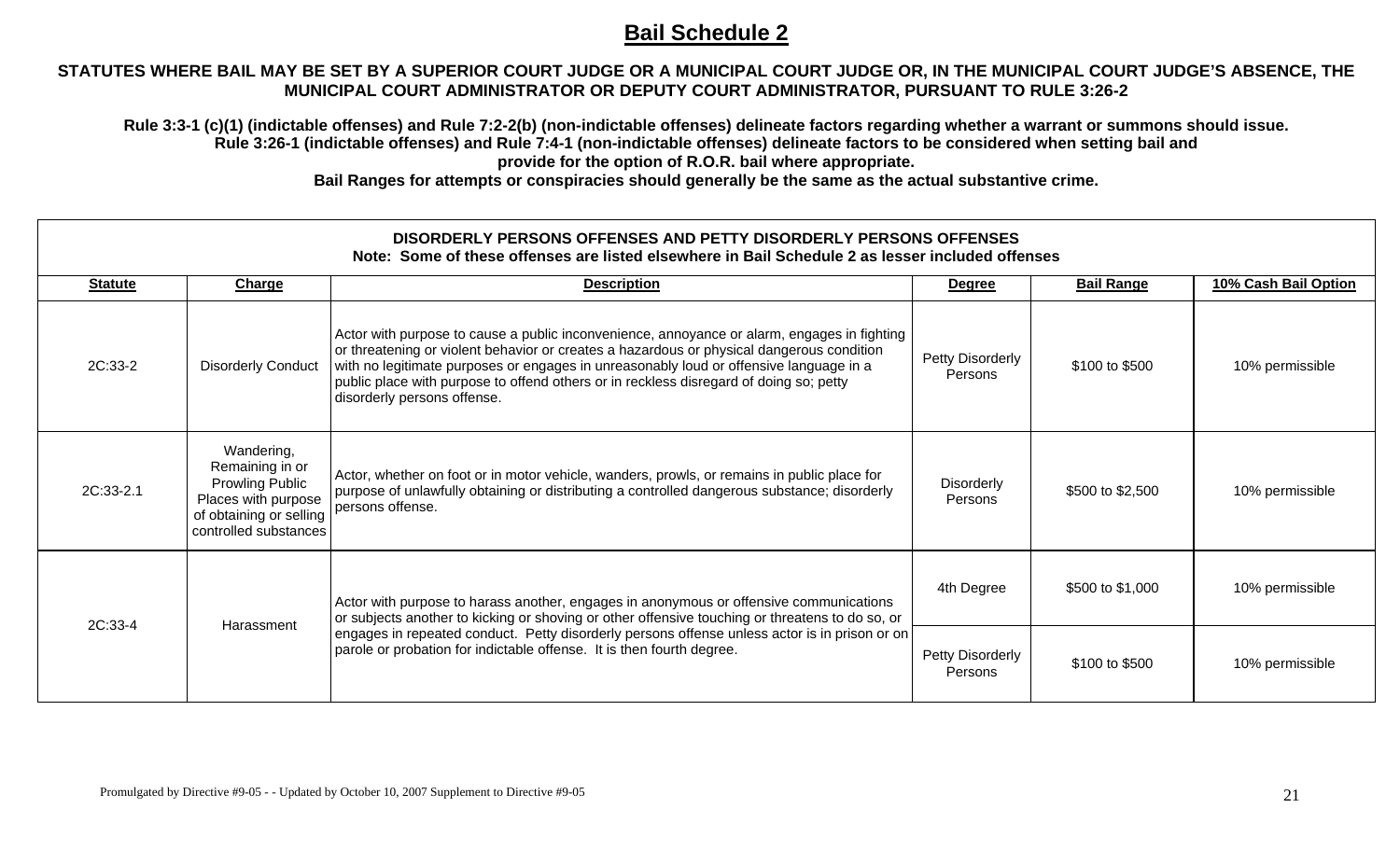#### **STATUTES WHERE BAIL MAY BE SET BY A SUPERIOR COURT JUDGE OR A MUNICIPAL COURT JUDGE OR, IN THE MUNICIPAL COURT JUDGE'S ABSENCE, THE MUNICIPAL COURT ADMINISTRATOR OR DEPUTY COURT ADMINISTRATOR, PURSUANT TO RULE 3:26-2**

**Rule 3:3-1 (c)(1) (indictable offenses) and Rule 7:2-2(b) (non-indictable offenses) delineate factors regarding whether a warrant or summons should issue. Rule 3:26-1 (indictable offenses) and Rule 7:4-1 (non-indictable offenses) delineate factors to be considered when setting bail and provide for the option of R.O.R. bail where appropriate.** 

| DISORDERLY PERSONS OFFENSES AND PETTY DISORDERLY PERSONS OFFENSES |                                                                                       |                                                                                                                                                                                                                                                                                                                                                                                                                                                                                                       |                                     |                   |                      |
|-------------------------------------------------------------------|---------------------------------------------------------------------------------------|-------------------------------------------------------------------------------------------------------------------------------------------------------------------------------------------------------------------------------------------------------------------------------------------------------------------------------------------------------------------------------------------------------------------------------------------------------------------------------------------------------|-------------------------------------|-------------------|----------------------|
|                                                                   |                                                                                       | Note: Some of these offenses are listed elsewhere in Bail Schedule 2 as lesser included offenses                                                                                                                                                                                                                                                                                                                                                                                                      |                                     |                   |                      |
| <b>Statute</b>                                                    | <b>Charge</b>                                                                         | <b>Description</b>                                                                                                                                                                                                                                                                                                                                                                                                                                                                                    | <b>Degree</b>                       | <b>Bail Range</b> | 10% Cash Bail Option |
| 2C:33-7                                                           | <b>Obstructing Highways</b><br>and Other Public<br><b>Places</b>                      | Actor purposely or recklessly obstructs a public passage or, in a gathering, refusal to obey a<br>reasonable official request to move; petty disorderly persons offense.                                                                                                                                                                                                                                                                                                                              | Petty Disorderly<br>Persons         | \$500 to \$1,000  | 10% permissible      |
|                                                                   |                                                                                       | Actor knowingly or recklessly maintains a condition which endangers the safety or health of a<br>considerable number of persons or knowingly maintains any premises or place where people<br>gather for the purpose of engaging in unlawful conduct; disorderly person offense unless the<br>premises is conducted or maintained as a house of prostitution or as a place where obscene<br>material is sold, photographed or manufactured, exhibited, prepared or shown. It is then<br>fourth degree. | 4th Degree                          | \$100 to \$1,000  | 10% permissible      |
| Maintaining a<br>2C:33-12<br>Nuisance                             |                                                                                       |                                                                                                                                                                                                                                                                                                                                                                                                                                                                                                       | Disorderly<br>Persons               | \$100 to \$1,000  | 10% permissible      |
| 2C:33-13.1                                                        | Sale of Cigarette to<br><b>Minors</b>                                                 | Actor sells or gives cigarettes or tobacco to any person under 18; petty disorderly persons<br>loffense.                                                                                                                                                                                                                                                                                                                                                                                              | Petty Disorderly<br>Persons         | \$100 to \$500    | 10% permissible      |
| 2C:33-15                                                          | Possession or<br>Consumption of<br>Alcoholic Beverage<br>by Person under<br>Legal Age | Actor under legal age possesses or consumes alcohol in any school, public conveyance,<br>public place, or place of assembly or motor vehicle; disorderly persons offense.                                                                                                                                                                                                                                                                                                                             | <b>Disorderly</b><br><b>Persons</b> | \$500 to \$1,000  | 10% permissible      |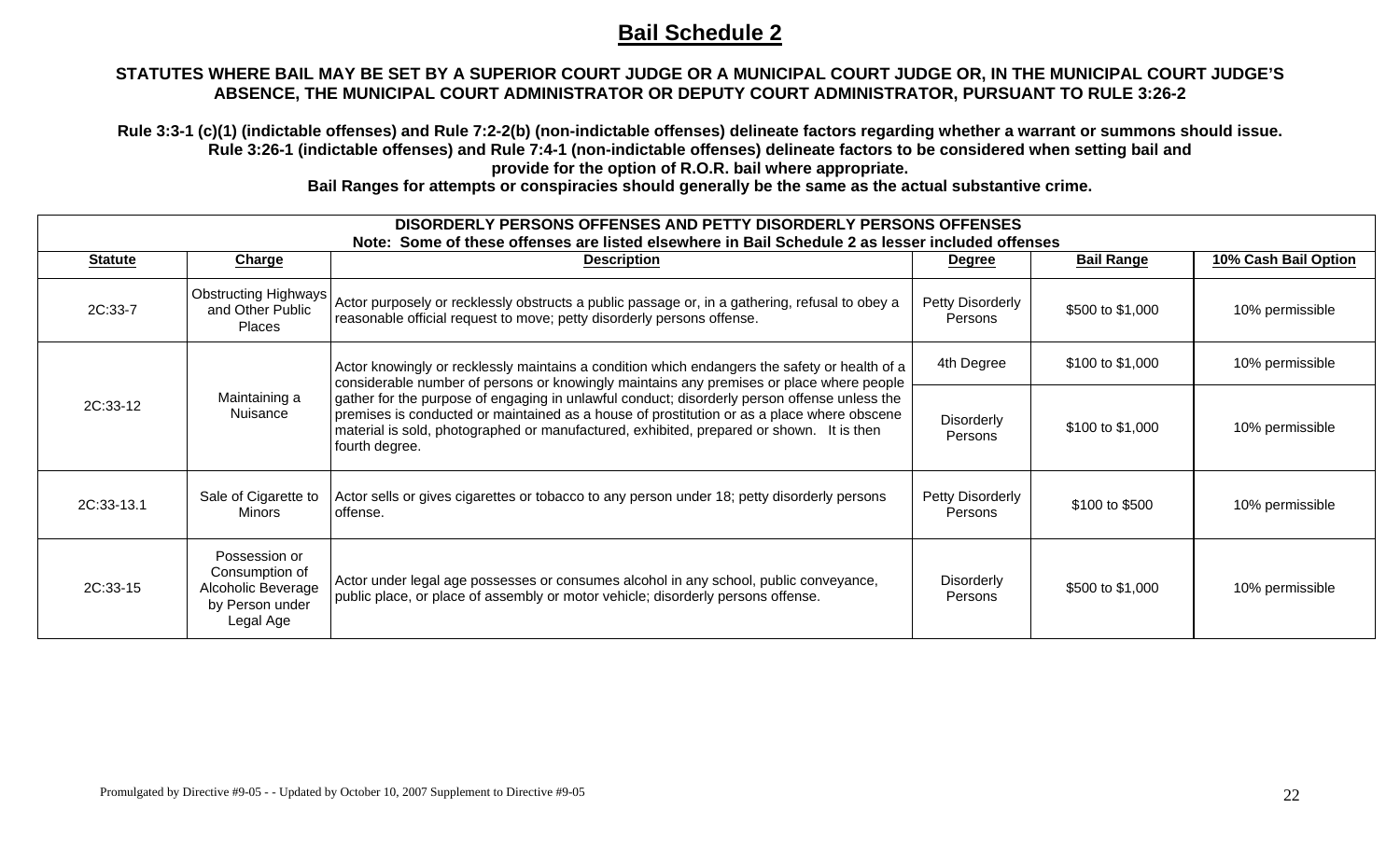#### **STATUTES WHERE BAIL MAY BE SET BY A SUPERIOR COURT JUDGE OR A MUNICIPAL COURT JUDGE OR, IN THE MUNICIPAL COURT JUDGE'S ABSENCE, THE MUNICIPAL COURT ADMINISTRATOR OR DEPUTY COURT ADMINISTRATOR, PURSUANT TO RULE 3:26-2**

**Rule 3:3-1 (c)(1) (indictable offenses) and Rule 7:2-2(b) (non-indictable offenses) delineate factors regarding whether a warrant or summons should issue. Rule 3:26-1 (indictable offenses) and Rule 7:4-1 (non-indictable offenses) delineate factors to be considered when setting bail and provide for the option of R.O.R. bail where appropriate.** 

|                | DISORDERLY PERSONS OFFENSES AND PETTY DISORDERLY PERSONS OFFENSES<br>Note: Some of these offenses are listed elsewhere in Bail Schedule 2 as lesser included offenses |                                                                                                                                                                                                                                                                                                                                                                                                                                                                                                                                                         |                              |                   |                      |
|----------------|-----------------------------------------------------------------------------------------------------------------------------------------------------------------------|---------------------------------------------------------------------------------------------------------------------------------------------------------------------------------------------------------------------------------------------------------------------------------------------------------------------------------------------------------------------------------------------------------------------------------------------------------------------------------------------------------------------------------------------------------|------------------------------|-------------------|----------------------|
| <b>Statute</b> | <b>Charge</b>                                                                                                                                                         | <b>Description</b>                                                                                                                                                                                                                                                                                                                                                                                                                                                                                                                                      | <b>Degree</b>                | <b>Bail Range</b> | 10% Cash Bail Option |
| 2C:33-16       | Possession of<br>Alcoholic Beverage<br>on School Property                                                                                                             | Actor of legal age to purchase alcohol brings or possesses alcohol on school property without<br>written permission of school board; disorderly persons offense.                                                                                                                                                                                                                                                                                                                                                                                        | <b>Disorderly</b><br>Persons | \$500 to \$1,000  | 10% permissible      |
| 2C:33-17       | Offering Alcoholic<br>Beverages to<br><b>Underage Persons</b>                                                                                                         | Actor offers or entices underage person to drink alcohol; disorderly persons offense unless it<br>falls into one of the listed exceptions in statute. (Exceptions occur when an underage person<br>is given alcohol either by a parent or guardian who is of legal age to consume alcohol; or by<br>another person, who is of legal age, in that person's home and in the presence of and with<br>permission of the parent or guardian who is of legal age to consume alcohol; or is given<br>alcohol during a religious ceremony, observance or rite.) | Disorderly<br>Persons        | \$500 to \$1,000  | 10% permissible      |
| 2C:34-1        | Prostitution                                                                                                                                                          | Sexual activity with another person in exchange for something of economic value; disorderly<br>persons offense if actor is charged only with engaging in prostitution. (This excludes<br>promoting prostitution or owning or controlling a house of prostitution or soliciting another to<br>become a prostitute)                                                                                                                                                                                                                                       | Disorderly<br>Persons        | \$500 to \$1,000  | 10% permissible      |
| 2C:35-10       | Analog                                                                                                                                                                | Possession of CDS or Actor possesses 50 grams or less of marijuana, including any adulterants or dilutants, or five<br>grams or less of hashish; disorderly persons offense.                                                                                                                                                                                                                                                                                                                                                                            | <b>Disorderly</b><br>Persons | \$500 to \$1,000  | 10% permissible      |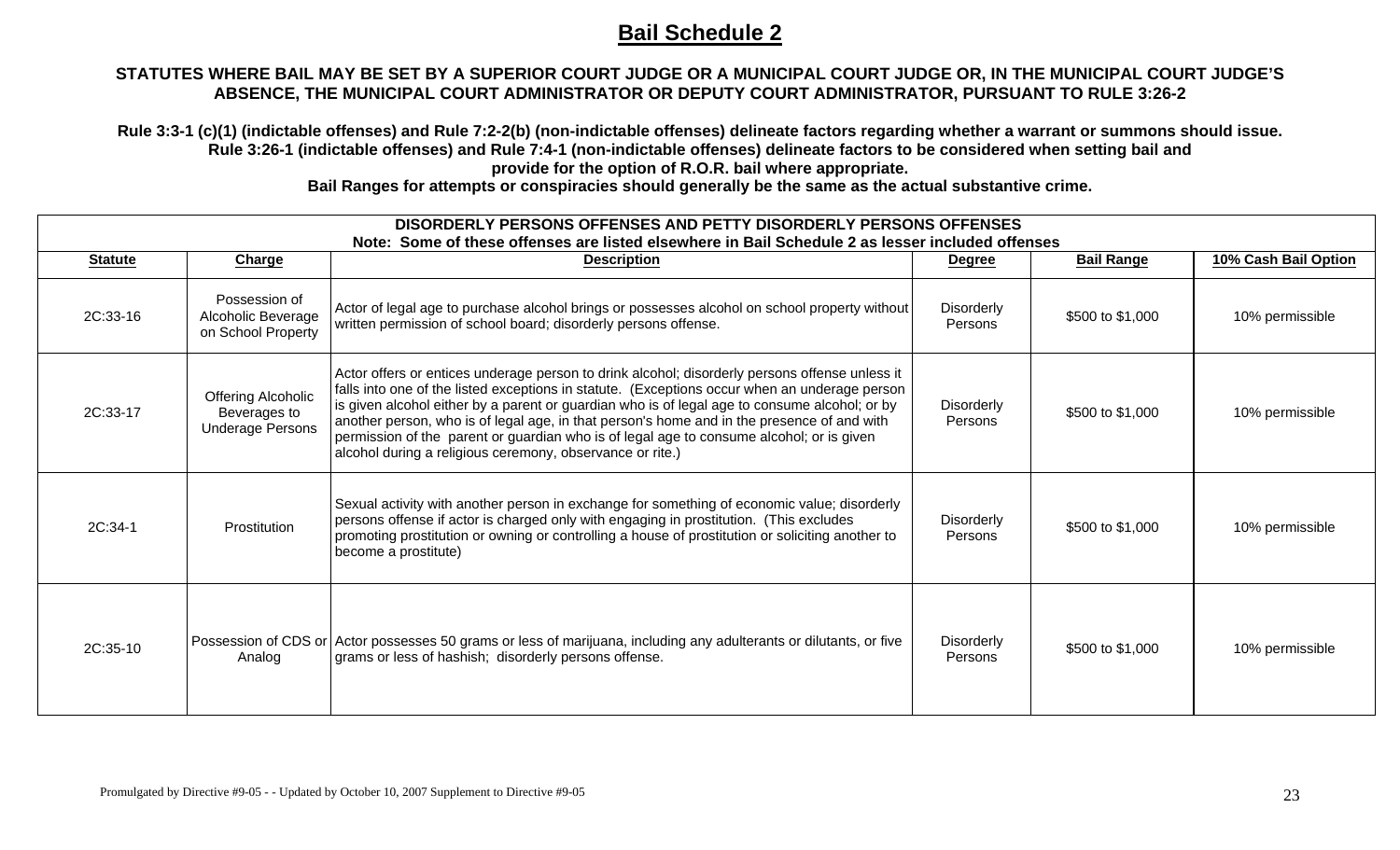#### **STATUTES WHERE BAIL MAY BE SET BY A SUPERIOR COURT JUDGE OR A MUNICIPAL COURT JUDGE OR, IN THE MUNICIPAL COURT JUDGE'S ABSENCE, THE MUNICIPAL COURT ADMINISTRATOR OR DEPUTY COURT ADMINISTRATOR, PURSUANT TO RULE 3:26-2**

**Rule 3:3-1 (c)(1) (indictable offenses) and Rule 7:2-2(b) (non-indictable offenses) delineate factors regarding whether a warrant or summons should issue. Rule 3:26-1 (indictable offenses) and Rule 7:4-1 (non-indictable offenses) delineate factors to be considered when setting bail and provide for the option of R.O.R. bail where appropriate.** 

**Bail Ranges for attempts or conspiracies should generally be the same as the actual substantive crime.** 

| <b>Statute</b> | <u>Charge</u>                                                       | <b>Description</b>                                                                                                                                                                                                                                                                                                                                                                                                                                                                                   | <u>Degree</u>                | <b>Bail Range</b> | 10% Cash Bail Option |
|----------------|---------------------------------------------------------------------|------------------------------------------------------------------------------------------------------------------------------------------------------------------------------------------------------------------------------------------------------------------------------------------------------------------------------------------------------------------------------------------------------------------------------------------------------------------------------------------------------|------------------------------|-------------------|----------------------|
| 2C:36-2        | Drug Paraphernalia<br>Use or Possession<br>with Intent to Use       | Actor uses or possesses with intent to use drug paraphernalia for purposes listed in the<br>statute, including to ingest, inhale or otherwise introduce into the human body a controlled<br>dangerous substance or controlled substance analog; disorderly persons offense                                                                                                                                                                                                                           | <b>Disorderly</b><br>Persons | \$500 to \$1,000  | 10% permissible      |
| 2C:36-6        | Possession or<br>Distribution of<br>Hypodermic Syringe<br>or Needle | Actor possesses with intent to use a hypodermic needle or hypodermic syringe or any other<br>instrument adapted for use of a controlled dangerous substance or a controlled substance<br>analog or sells, furnishes or gives to any person such syringe, needle or instrument;<br>disorderly persons offense. (It is not unlawful to possess such items if obtained by a valid<br>prescription issued by a licensed physician, dentist or veterinarian and it is used for its<br>authorized purpose) | Disorderly<br>Persons        | \$500 to \$1,000  | 10% permissible      |
| 2C:36-6.1      | Discarding<br><b>Hypodermic Needle</b><br>or Syringe                | Actor discards, in a place accessible to other persons, a hypodermic needle or syringe<br>without destroying the hypodermic needle or syringe; petty disorderly persons offense.                                                                                                                                                                                                                                                                                                                     | Petty Disorderly<br>Persons  | \$100 to \$500    | 10% permissable      |

### **DISORDERLY PERSONS OFFENSES AND PETTY DISORDERLY PERSONS OFFENSES**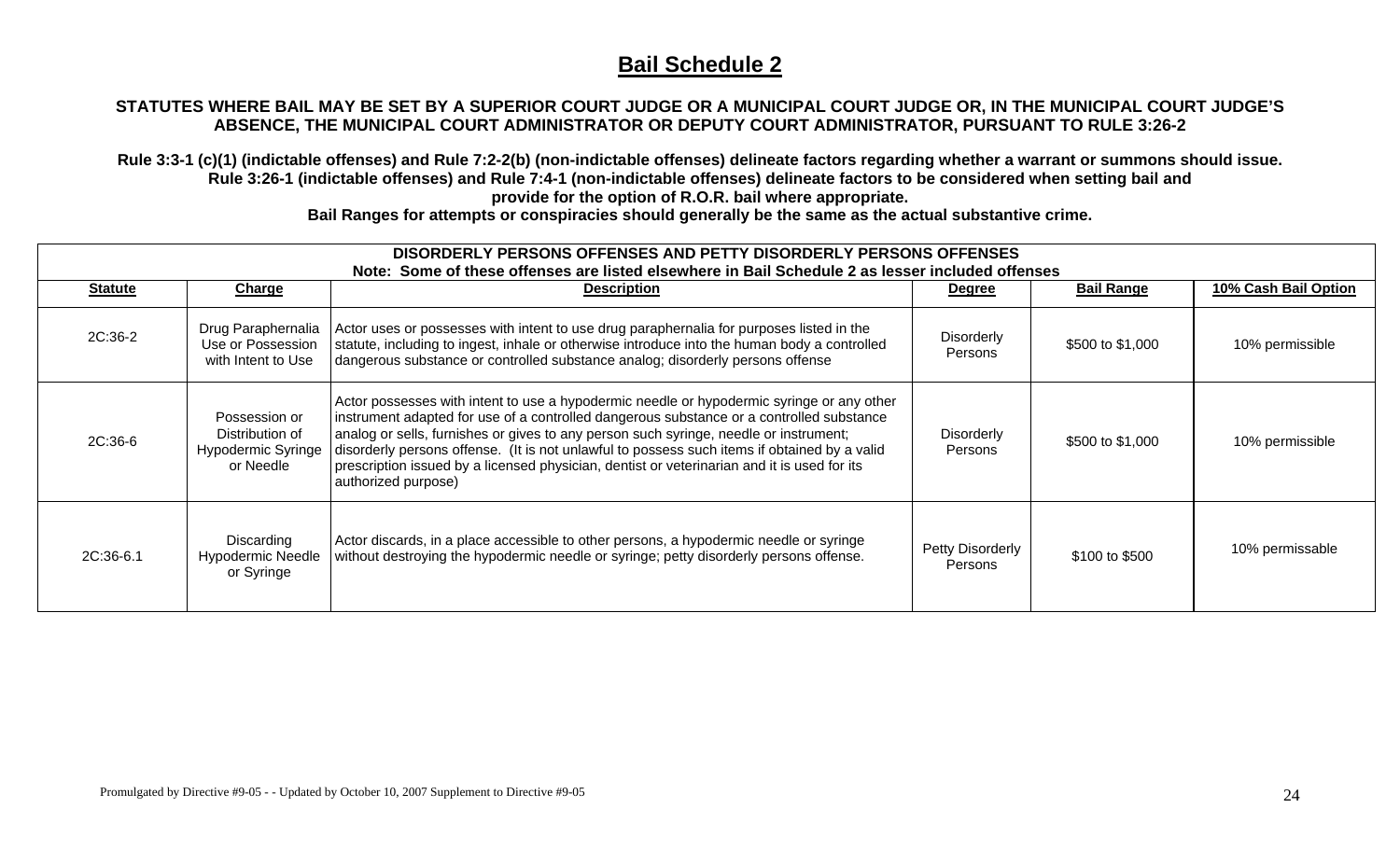## New Jersey Judiciary

## Summary of Rules/Statutes

## Governing Bail (as of October 2007)

**Prepared by: The Conference of Criminal Presiding Judges Subcommittee on Bail Practices**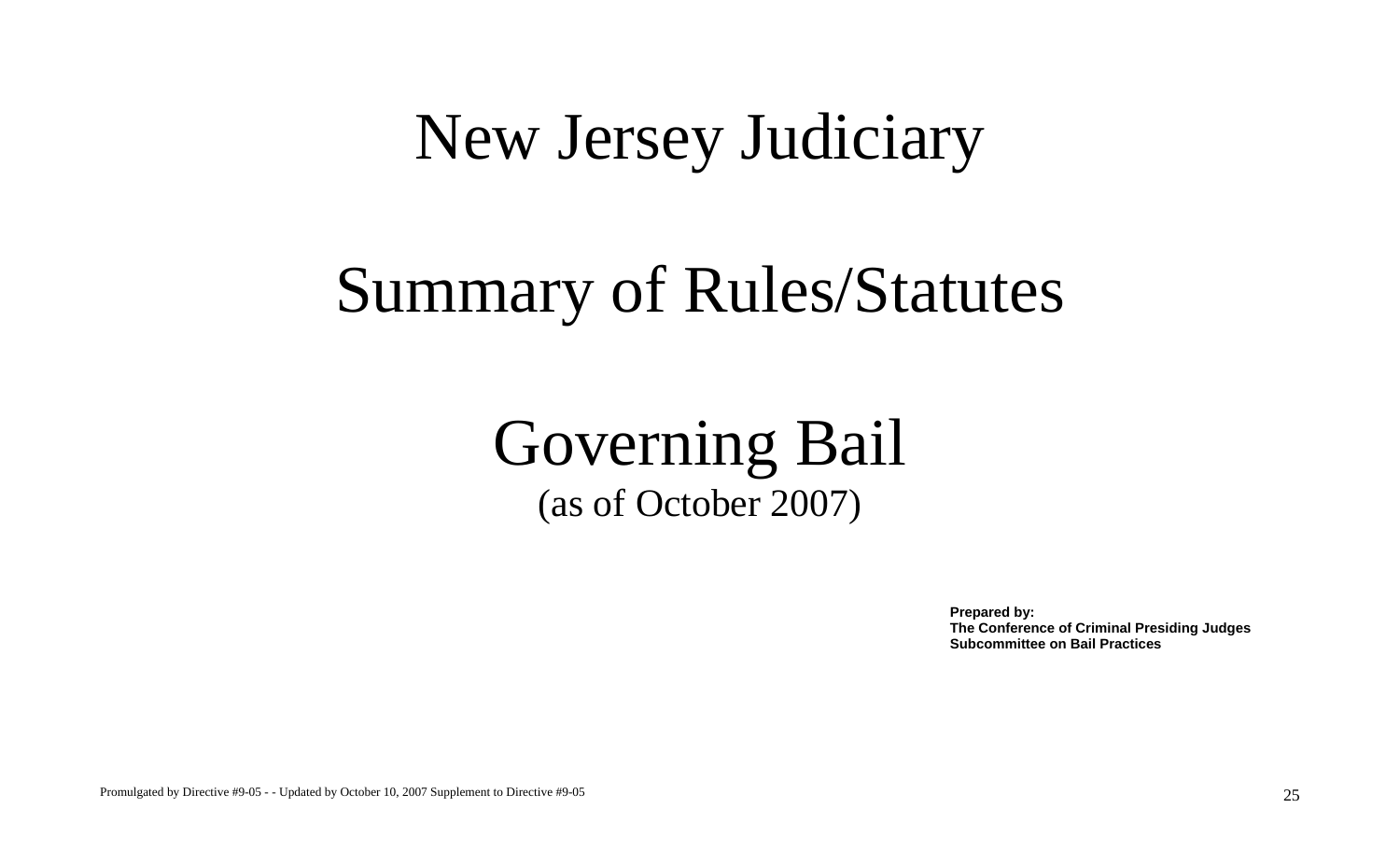## **SUMMARY OF RULES AND STATUTES REGARDING BAIL FOR INDICTABLE OFFENSES**

| <b>Rule or Statute</b>                                                                              | <b>Description</b>                                                                                                                                                                                                                                                                                                                                                                                                                                                                                                                                                                                                                                                                                                                                                                                                                                                                                                                                                                                                                                                                                                                                                                                                                                                                                                                                                                                                                                                                                                                                                                                                                                                                                                                                                                                                                                                                                                                                                                                                                                                                                                                                                                                         |
|-----------------------------------------------------------------------------------------------------|------------------------------------------------------------------------------------------------------------------------------------------------------------------------------------------------------------------------------------------------------------------------------------------------------------------------------------------------------------------------------------------------------------------------------------------------------------------------------------------------------------------------------------------------------------------------------------------------------------------------------------------------------------------------------------------------------------------------------------------------------------------------------------------------------------------------------------------------------------------------------------------------------------------------------------------------------------------------------------------------------------------------------------------------------------------------------------------------------------------------------------------------------------------------------------------------------------------------------------------------------------------------------------------------------------------------------------------------------------------------------------------------------------------------------------------------------------------------------------------------------------------------------------------------------------------------------------------------------------------------------------------------------------------------------------------------------------------------------------------------------------------------------------------------------------------------------------------------------------------------------------------------------------------------------------------------------------------------------------------------------------------------------------------------------------------------------------------------------------------------------------------------------------------------------------------------------------|
| Rule 3:3-1.<br>Determination on whether to issue a<br><b>Summons or Warrant</b>                     | This Rule provides that a summons shall issue unless the defendant is charged with murder, kidnapping, aggravated manslaughter, manslaughter, robbery,<br>aggravated sexual assault, sexual assault, aggravated criminal sexual contact, criminal sexual contact, second degree aggravated assault, aggravated arson, arson,<br>burglary, violations of Chapter 35 <sup>1</sup> of Title 2C that constitute first or second degree crimes, or any crimes involving possession or use of a firearm, or conspiracies or<br>attempts to commit such crimes; or the defendant has been served with a summons and has failed to appear; or there is reason to believe that the defendant is a<br>danger to self, other persons or property; or there is an outstanding warrant for the defendant; or the defendant's identity or address is not known and a warrant is<br>necessary to subject the defendant to the jurisdiction of the court; or there is reason to believe that the defendant will not appear in response to a summons.                                                                                                                                                                                                                                                                                                                                                                                                                                                                                                                                                                                                                                                                                                                                                                                                                                                                                                                                                                                                                                                                                                                                                                       |
| Rule 3:26-1.<br>Right to Bail Before Conviction.<br>(Includes Option of R.O.R. Bail)                | This Rule provides that all persons except those charged with crimes punishable by death where the prosecutor presents proof that there is a likelihood of conviction<br>and reasonable grounds to believe that the death penalty may be imposed, shall be bailable before conviction on such terms as, in the judgment of the court, will<br>ensure their presence in court when required. The Rule lays out the factors to be considered in setting bail which are the seriousness of the crime charged, the<br>apparent likelihood of conviction and the extent of punishment permitted; the defendant's prior criminal record, if any, and previous record on bail, if any; the<br>defendant's reputation and mental condition; the length of defendant's residence in the community; the defendant's family ties and relationships; the defendant's<br>employment status; record of employment and financial condition; the identity of responsible members of the community who would vouch for defendant's reliability;<br>any other factor indicating defendant's mode of life, or ties to the community or bearing on the risk of failure to appear and, particularly, the general policy against<br>unnecessary sureties and detention.<br>This Rule also provides that the Court may order the release of a person on that person's own recognizance, commonly known as "R.O.R. or O.R." Bail. The Court<br>may also impose terms or conditions appropriate to release, including conditions necessary to protect the community. This Rule also provides that if a person<br>charged with a crime punishable by death is not indicted within 3 months after commitment, the Judge, for good cause shown, may admit the defendant to bail. It<br>further allows 'that if an incarcerated defendant's case is not moved for trial within 6 months after arraignment, a Superior Court Judge, for cause shown, may<br>discharge the defendant upon the defendant's own recognizance. Finally, the Rule provides that where the person has been arrested in an extradition proceeding,<br>that person may be admitted to bail except where that person is charged with a crime punishable by death. |
| Rule 3:26-2.<br>Authority to Set Bail.<br>1 Chapter 35 is the Comprehensive Drug Reform Act of 1986 | This Rule provides that a Superior Court Judge may set bail for any offense. Only a Superior Court Judge may set bail for persons charged with murder, kidnapping,<br>manslaughter, aggravated manslaughter, aggravated sexual assault, sexual assault, aggravated criminal sexual contact, a person arrested in an extradition<br>proceeding or a person arrested under 2C:29-9b for violating a domestic violence restraining order. <sup>2</sup> Bail for all other offenses may be set by any other Judge, or in<br>the absence of a Judge, by a municipal court administrator or deputy court administrator. Notably, the rule does not require a Superior Court Judge to set bail on<br>any of the enunciated offenses when the defendant is charged solely with an attempt to commit that crime or a conspiracy to commit that crime. Hence, such<br>attempt or conspiracy charges may be set by a Municipal Judge or, in the absence of the Judge, a municipal court administrator or deputy court administrator.                                                                                                                                                                                                                                                                                                                                                                                                                                                                                                                                                                                                                                                                                                                                                                                                                                                                                                                                                                                                                                                                                                                                                                                  |

1 Chapter 35 is the Comprehensive Drug Reform Act of 1986.

2 The Domestic Violence Procedures Manual permits Municipal Court Judges to set bail if the contempt charge is a disorderly persons offense and the Assignment Judge of the vicinage has issued an order permitting this autho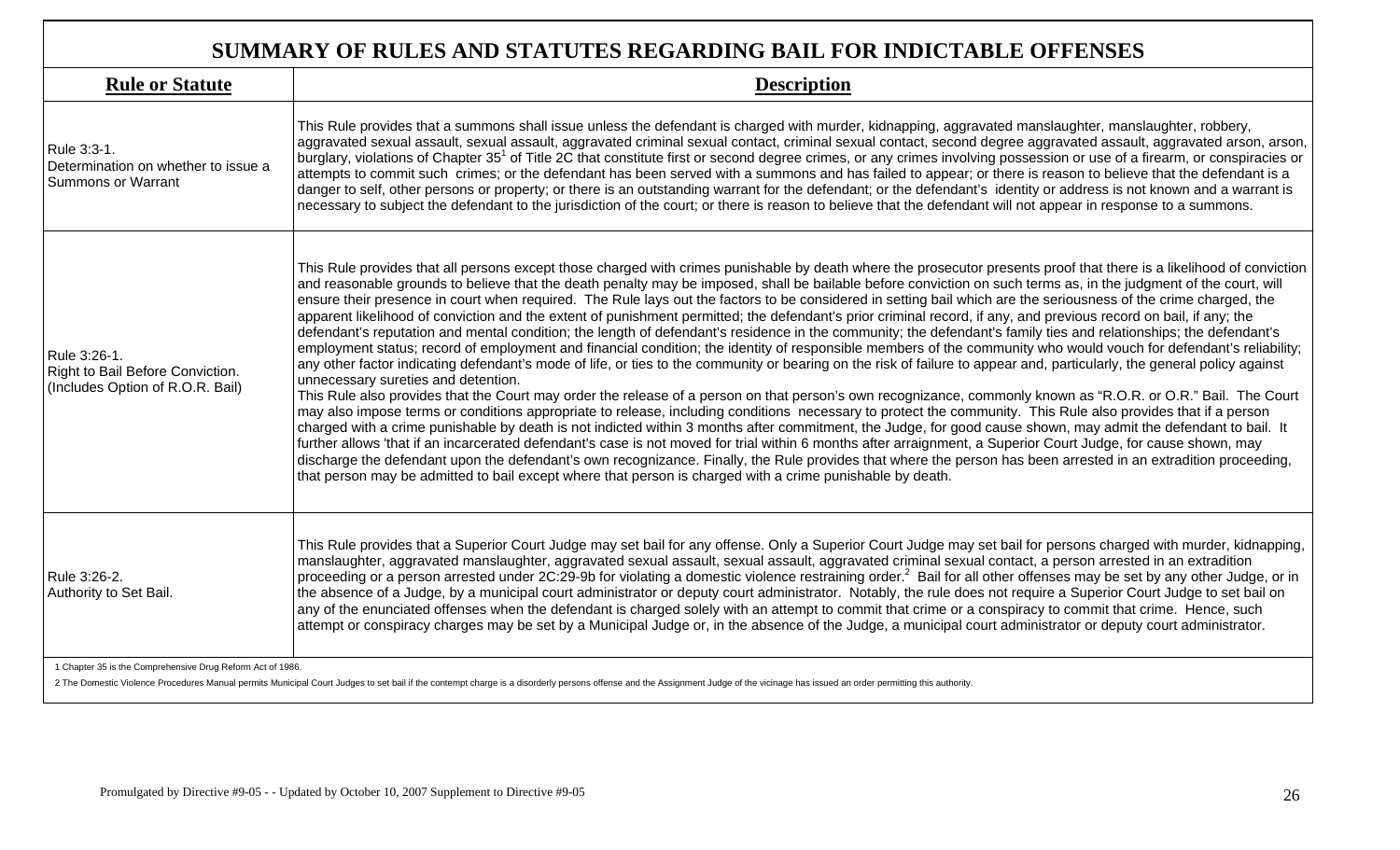## **SUMMARY OF RULES AND STATUTES REGARDING BAIL FOR INDICTABLE OFFENSES**

| <b>Rule or Statute</b>                                                                                                        | <b>Description</b>                                                                                                                                                                                                                                                                                                                                                                                                                                                                                                                                                                                                                                                                                                                                                                                                                                                                                                                                                                                                                                                                                                                                                                                                                                                                                                                                                                                                                                                                                                                                                                                                                                                                                                                                                                                                                                                                                                                                                                                                                                                                                                                                                                                       |
|-------------------------------------------------------------------------------------------------------------------------------|----------------------------------------------------------------------------------------------------------------------------------------------------------------------------------------------------------------------------------------------------------------------------------------------------------------------------------------------------------------------------------------------------------------------------------------------------------------------------------------------------------------------------------------------------------------------------------------------------------------------------------------------------------------------------------------------------------------------------------------------------------------------------------------------------------------------------------------------------------------------------------------------------------------------------------------------------------------------------------------------------------------------------------------------------------------------------------------------------------------------------------------------------------------------------------------------------------------------------------------------------------------------------------------------------------------------------------------------------------------------------------------------------------------------------------------------------------------------------------------------------------------------------------------------------------------------------------------------------------------------------------------------------------------------------------------------------------------------------------------------------------------------------------------------------------------------------------------------------------------------------------------------------------------------------------------------------------------------------------------------------------------------------------------------------------------------------------------------------------------------------------------------------------------------------------------------------------|
| Rule 3:26-3.<br>Bail for Witness.                                                                                             | This Rule provides for proceedings to be conducted by a Superior Court Judge in a matter where either the prosecutor or defense counsel is concerned that a<br>person with material and relevant information in a pending case may fail to respond to a subpoena. The Rule allows that, in certain circumstances, bail may be set<br>and other conditions imposed to ensure the appearance of the witness.                                                                                                                                                                                                                                                                                                                                                                                                                                                                                                                                                                                                                                                                                                                                                                                                                                                                                                                                                                                                                                                                                                                                                                                                                                                                                                                                                                                                                                                                                                                                                                                                                                                                                                                                                                                               |
| Rule 3:26-4 (g).<br>Ten Percent Cash Bail.                                                                                    | This Rule provides that "Except in first or second degree cases as set forth in N.J.S.A. 2A:162-12 and unless the order setting the bail specifies to the contrary,<br>whenever bail is set pursuant to Rule 3:26-1, bail may be satisfied by the deposit in court of cash in the amount of ten-percent of the amount of bail fixed and the<br>defendant's execution of a recognizance for the remaining ninety percent. No surety shall be ordered unless the court fixing bail so orders."                                                                                                                                                                                                                                                                                                                                                                                                                                                                                                                                                                                                                                                                                                                                                                                                                                                                                                                                                                                                                                                                                                                                                                                                                                                                                                                                                                                                                                                                                                                                                                                                                                                                                                             |
| 2C:6-1.<br>Bail for persons accused of minor<br>offenses.                                                                     | This statute provides that the Court shall not require a bail in excess of \$2,500 for a person charged with a fourth degree crime or disorderly persons offense or petty<br>disorderly persons offense unless the Court finds that the person presents a serious threat to the physical safety of potential evidence or of persons involved in<br>circumstances surrounding the alleged offense; or unless the Court finds that bail of that nature will not reasonably assure the appearance of the defendant as<br>required. The statute requires that the Judge, for good cause shown, may impose bail in excess of \$2,500 but the reasons must be set forth on the record.                                                                                                                                                                                                                                                                                                                                                                                                                                                                                                                                                                                                                                                                                                                                                                                                                                                                                                                                                                                                                                                                                                                                                                                                                                                                                                                                                                                                                                                                                                                         |
| 2C:25-26(d)(e); 2C:25-31(a);<br>2C:29-9(b); Domestic Violence<br>Procedures Manual, Bail in Domestic<br><b>Violence Cases</b> | 2C:25-26(d) provides that when setting bail in a domestic violence case, the court must conduct a search of the Domestic Violence Central Registry. 2C:25-26(e)<br>provides that once bail is set it shall not be reduced without notice to the county prosecutor and victim. It also provides that bail shall not be reduced by a judge<br>other than the judge who originally ordered bail, unless the reasons for the original bail are available to the judge who reduces the bail and are set forth on the<br>record<br>2C:25-31 provides that when a defendant is arrested on a charge of contempt of a domestic violence restraining order, the law enforcement officer shall conduct a<br>search of the Domestic Violence Central Registry.                                                                                                                                                                                                                                                                                                                                                                                                                                                                                                                                                                                                                                                                                                                                                                                                                                                                                                                                                                                                                                                                                                                                                                                                                                                                                                                                                                                                                                                      |
| 2A:160(1) to (25) Uniform Criminal<br><b>Extradition Act - Extradition Proceeding</b>                                         | The Court may withhold bail or grant bail to fugitive charged in another state; if the person is charged with a crime punishable by death or life imprisonment, no bail<br>shall be granted.                                                                                                                                                                                                                                                                                                                                                                                                                                                                                                                                                                                                                                                                                                                                                                                                                                                                                                                                                                                                                                                                                                                                                                                                                                                                                                                                                                                                                                                                                                                                                                                                                                                                                                                                                                                                                                                                                                                                                                                                             |
| 2A:162-12.<br>Crimes with Bail Restrictions.                                                                                  | Bail for listed offenses may only be posted by full cash, or a surety bond executed by an authorized corporation under Chapter 31 of Title 17 of the Revised Statutes,<br>or a bail bond secured by real property situated in New Jersey with an unencumbered equity equal to the amount of bail undertaken plus \$20,000. "Crimes with bail<br>restrictions" means a crime of the first or second degree charged under any of the following sections: murder, manslaughter, kidnapping, sexual assault, robbery,<br>carjacking, arson and related offenses, causing or risking widespread injury or damage, burglary, theft by extortion, endangering the welfare of children, resisting<br>arrest, eluding officer, escape, corrupting or influencing a jury, possession of weapons for unlawful purposes, and weapons training for illegal activities. The statute<br>also further defines "Crimes with bail restrictions" as any first or second degree drug-related crimes under Chapter 35 of Title 2C of the New Jersey statutes and any<br>first or second degree racketeering crimes under Chapter 41 of Title 2C.<br>When setting bail on any of these offenses:<br>"There shall be a presumption in favor of the court designating the posting of full United States currency cash bail to the exclusion of other forms of bail when a<br>defendant is charged with an offense as set forth in subsection (a) of the this section and:<br>(1) Has two other indictable offenses pending at the time of the arrest; or<br>(2) Has two prior convictions for a first or second degree crime or for a violation of section 1 of P.L. 1987, c. 101 (2C:35-7) in any combination thereof; or<br>(3) Has one prior conviction for murder, aggravated manslaughter, aggravated sexual assault, kidnapping, or bail jumping; or<br>(4) Was on parole at the time of the arrest, unless the court finds that another form of bail authorized in subsection (b) of this section will ensure the defendant's<br>presence in court when required."<br>The statute, in section (e), does give the Judge the discretion to impose an R.O.R. bail "when the court determines that such person is deserving." |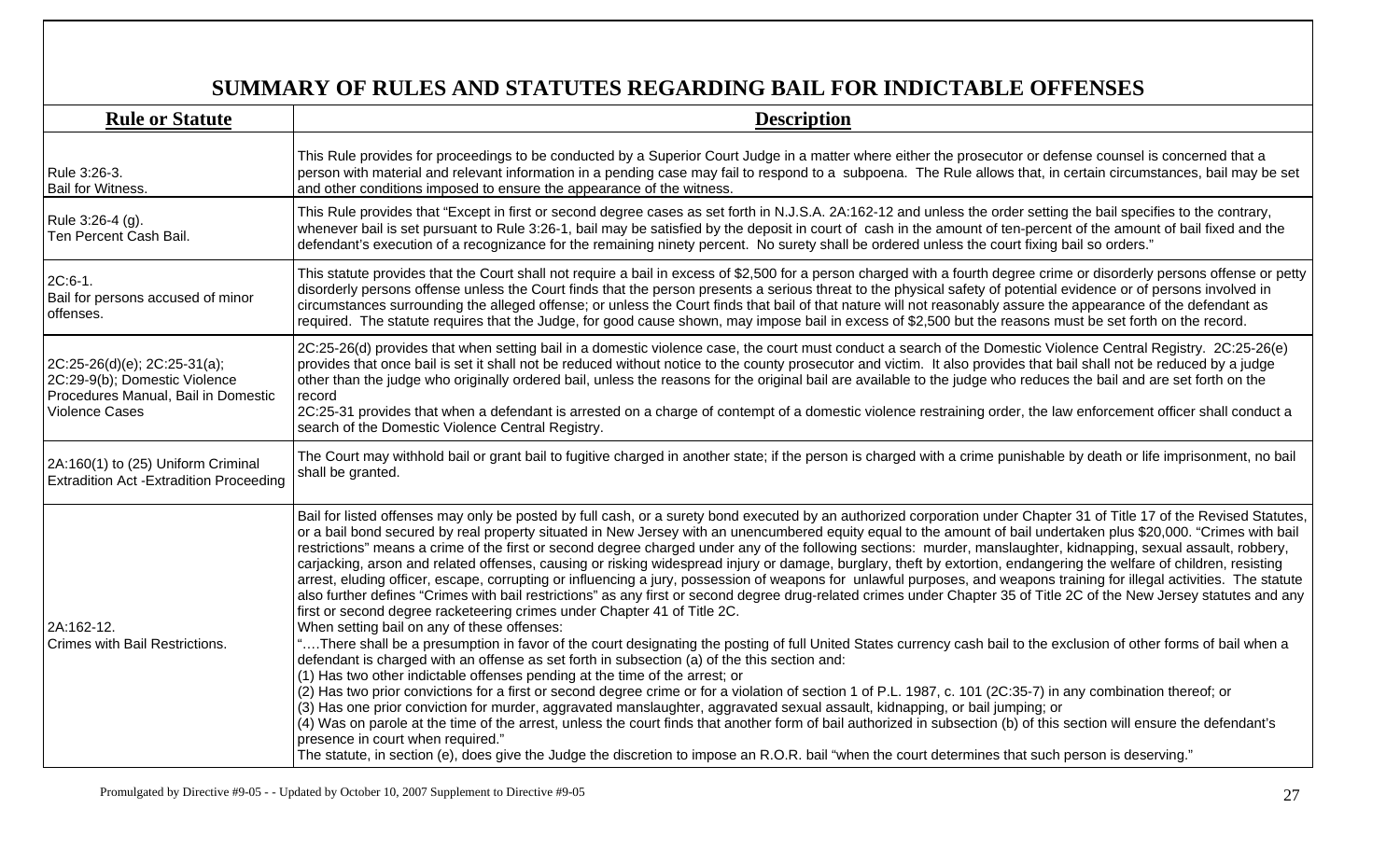| SUMMARY OF RULES AND STATUTES REGARDING BAIL FOR INDICTABLE OFFENSES |                                                                                                                                                                                                                                                                                                                                                                                                                                                                                                                                                                                                                                                                                                                                                                                                                                                                                                                                                                                                                                                                                                                                                                                                                                                                                                                                                                                                                                                                                                                                                                                                                                                                                                                                                                                                                                                                                                                                                                                                                                                                                                                                                                                                                                                                                                                                                                                                                                                                                                                                                                                                                                                              |  |
|----------------------------------------------------------------------|--------------------------------------------------------------------------------------------------------------------------------------------------------------------------------------------------------------------------------------------------------------------------------------------------------------------------------------------------------------------------------------------------------------------------------------------------------------------------------------------------------------------------------------------------------------------------------------------------------------------------------------------------------------------------------------------------------------------------------------------------------------------------------------------------------------------------------------------------------------------------------------------------------------------------------------------------------------------------------------------------------------------------------------------------------------------------------------------------------------------------------------------------------------------------------------------------------------------------------------------------------------------------------------------------------------------------------------------------------------------------------------------------------------------------------------------------------------------------------------------------------------------------------------------------------------------------------------------------------------------------------------------------------------------------------------------------------------------------------------------------------------------------------------------------------------------------------------------------------------------------------------------------------------------------------------------------------------------------------------------------------------------------------------------------------------------------------------------------------------------------------------------------------------------------------------------------------------------------------------------------------------------------------------------------------------------------------------------------------------------------------------------------------------------------------------------------------------------------------------------------------------------------------------------------------------------------------------------------------------------------------------------------------------|--|
| <b>Rule or Statute</b>                                               | <b>Description</b>                                                                                                                                                                                                                                                                                                                                                                                                                                                                                                                                                                                                                                                                                                                                                                                                                                                                                                                                                                                                                                                                                                                                                                                                                                                                                                                                                                                                                                                                                                                                                                                                                                                                                                                                                                                                                                                                                                                                                                                                                                                                                                                                                                                                                                                                                                                                                                                                                                                                                                                                                                                                                                           |  |
| 2A:162-13.<br><b>Bail Sufficiency Hearings.</b>                      | Effective June 1, 2007, when a person charged with a crime with bail restrictions posts cash bail or secures a bail bond, the person, no later than the time of posting<br>bail or proffering the surety or bail bond, shall provide to the prosecutor, on a form promulgated by the Attorney General, relevant information under penalty of<br>perjury about the obligor, indemnifier or person posting cash bail, the security offered, and the source of any money or property used to post the cash bail or secure<br>the surety or bail bond, as the case may be. This required information shall include, but not be limited to, the defendant's employment history, the names and<br>addresses of any persons who contributed money or pledged security for the proffered bail or toward a surety bond, the amount, nature and timing of such<br>contributions, and the relationship to the defendant of any such persons contributing resources. Bail may not be accepted from a person subject to the requirements<br>of this subsection until the prosecutor is provided the completed form required by this subsection.<br>When a person charged with an offense posts cash bail or secures a bail bond in any amount, the court may, upon the request of the prosecutor, conduct an inquiry<br>to determine the reliability of the obligor or person posting cash bail, the value and sufficiency of any security offered, the relationship of the obligor or person posting<br>cash bail to the defendant and the defendant's interest in ensuring that the bail is not forfeited, and whether the funds used to post the cash bail or secure the bail<br>bond were acquired as a result of criminal or unlawful conduct. When the offense charged against such person is a crime with bail restrictions, the court shall, upon<br>the request of the prosecutor, conduct an inquiry. The court may examine, under oath or otherwise, any person who may possess relevant information, and may<br>inquire into any matter appropriate to its determination.<br>The court shall issue an order either approving or disapproving the bail. The court shall not issue an order approving the bail unless it is satisfied that the evidence<br>adduced in the inquiry establishes the reliability of the source of the funds used to post bail or security offered, that the relationship of the obligor or person posting<br>cash bail is sufficient to ensure the defendant's presence in court when required, and that the funds used to post cash bail or secure a bail bond were not acquired<br>las a result of criminal or unlawful conduct. |  |
| 2A:162-14.<br>Procedures.                                            | This statute, effective on January 9, 2004, provides that the inquiry as authorized in 2A:162-13 be governed by rules adopted by Supreme Court.                                                                                                                                                                                                                                                                                                                                                                                                                                                                                                                                                                                                                                                                                                                                                                                                                                                                                                                                                                                                                                                                                                                                                                                                                                                                                                                                                                                                                                                                                                                                                                                                                                                                                                                                                                                                                                                                                                                                                                                                                                                                                                                                                                                                                                                                                                                                                                                                                                                                                                              |  |